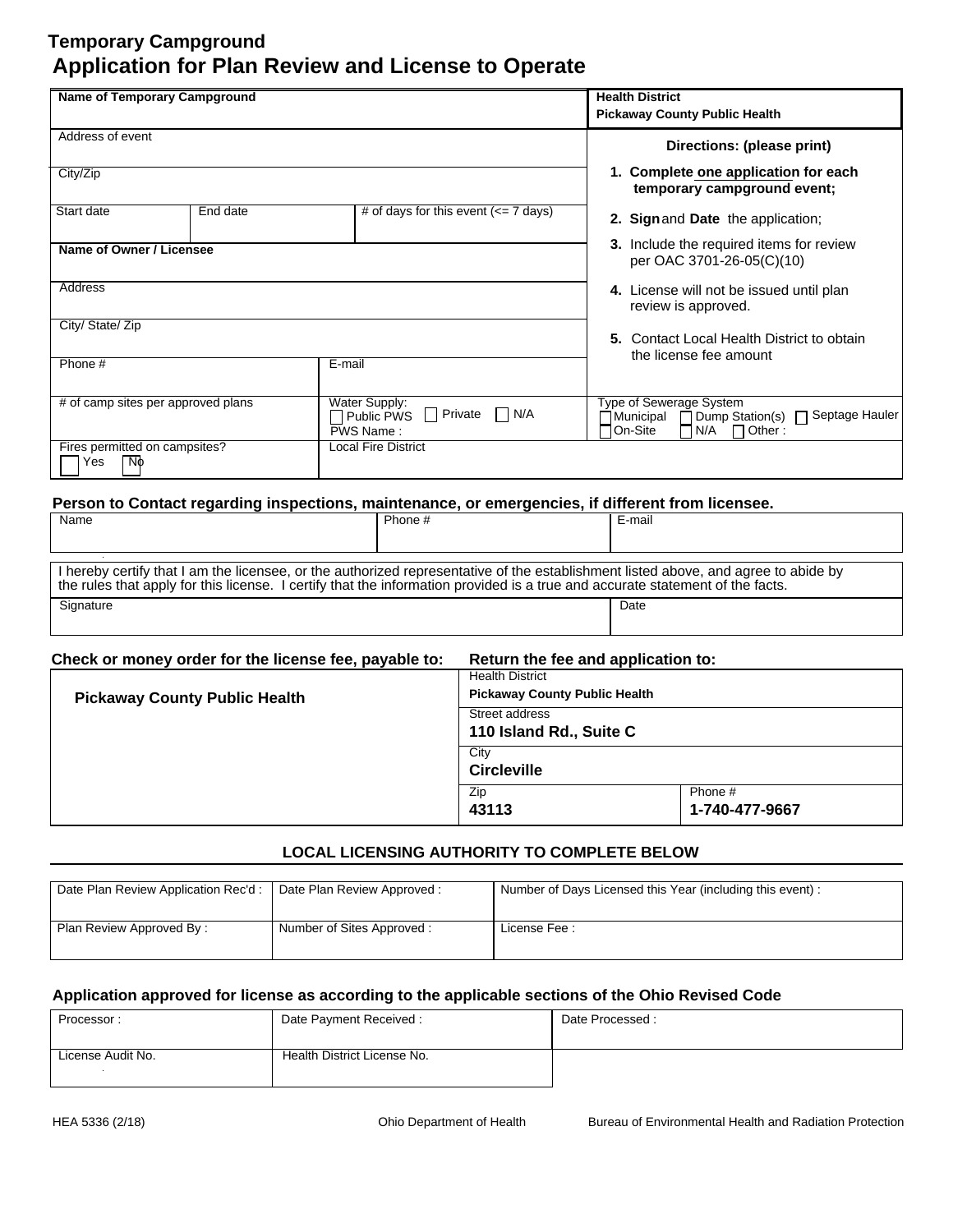| <b>Name of Temporary Campground</b> |                                           |                                                                  | <b>Health District</b>                                                                            |
|-------------------------------------|-------------------------------------------|------------------------------------------------------------------|---------------------------------------------------------------------------------------------------|
| <b>CIRCLEVILLE CITY SCHOOL</b>      |                                           |                                                                  | <b>Pickaway County Public Health</b>                                                              |
| Address of event                    |                                           |                                                                  | Directions: (please print)                                                                        |
| <b>388 CLARK DR</b>                 |                                           |                                                                  |                                                                                                   |
| City/Zip                            |                                           |                                                                  | 1. Complete one application for each                                                              |
| <b>CIRCLEVILLE 43113</b>            |                                           |                                                                  | temporary campground event;                                                                       |
| Start date<br>06/19/2018            | End date<br>06/20/2018                    | # of days for this event $\left(\leq 7 \text{ days}\right)$<br>2 | 2. Sign and Date the application;                                                                 |
|                                     |                                           |                                                                  | 3. Include the required items for review                                                          |
| Name of Owner / Licensee            |                                           |                                                                  | per OAC 3701-26-05(C)(10)                                                                         |
|                                     | <b>COLUMBUS OUTDOOR PURSUITS DBA GOBA</b> |                                                                  |                                                                                                   |
| Address                             |                                           |                                                                  | 4. License will not be issued until plan                                                          |
| <b>27 E HOME STREET</b>             |                                           |                                                                  | review is approved.                                                                               |
| City/ State/ Zip                    |                                           |                                                                  |                                                                                                   |
| <b>WESTERVILLE, OH 43081</b>        |                                           |                                                                  | 5. Contact Local Health District to obtain                                                        |
| Phone #                             |                                           | E-mail                                                           | the license fee amount                                                                            |
| 1-614-273-0811                      |                                           |                                                                  |                                                                                                   |
| # of camp sites per approved plans  |                                           | Water Supply:                                                    | Type of Sewerage System                                                                           |
| 250                                 |                                           | Private<br>N/A<br>- 1<br><b>X</b> Public PWS<br>PWS Name:        | Dump Station(s) □ Septage Hauler<br>7 Municipal<br>On-Site<br>N/A<br>Other:                       |
| Fires permitted on campsites?       |                                           | <b>Local Fire District</b>                                       |                                                                                                   |
| $X$ No<br>Yes                       |                                           |                                                                  |                                                                                                   |
|                                     |                                           |                                                                  |                                                                                                   |
|                                     |                                           |                                                                  | Person to Contact regarding inspections, maintenance, or emergencies, if different from licensee. |
| Name                                |                                           | Phone #                                                          | E-mail                                                                                            |

| nanie                                                                                                                                                                                                                                                               | <b>FIULE</b> # | -е-шан                             |
|---------------------------------------------------------------------------------------------------------------------------------------------------------------------------------------------------------------------------------------------------------------------|----------------|------------------------------------|
| <b>LARRY JENKINS</b>                                                                                                                                                                                                                                                | 1-614-975-2540 | larry.jenkins@outdoor-pursuits.org |
|                                                                                                                                                                                                                                                                     |                |                                    |
| I hereby certify that I am the licensee, or the authorized representative of the establishment listed above, and agree to abide by<br>the rules that apply for this license. I certify that the information provided is a true and accurate statement of the facts. |                |                                    |
| Signature                                                                                                                                                                                                                                                           |                | Date                               |
|                                                                                                                                                                                                                                                                     |                |                                    |

|--|

| <b>Pickaway County Public Health</b> | <b>Health District</b><br><b>Pickaway County Public Health</b><br>Street address |                           |
|--------------------------------------|----------------------------------------------------------------------------------|---------------------------|
|                                      | 110 Island Rd., Suite C                                                          |                           |
|                                      | City<br><b>Circleville</b>                                                       |                           |
|                                      | Zip<br>43113                                                                     | Phone #<br>1-740-477-9667 |

## **LOCAL LICENSING AUTHORITY TO COMPLETE BELOW**

| Date Plan Review Application Rec'd :   Date Plan Review Approved : |                           | Number of Days Licensed this Year (including this event): |
|--------------------------------------------------------------------|---------------------------|-----------------------------------------------------------|
| Plan Review Approved By:                                           | Number of Sites Approved: | License Fee:<br>\$165.00                                  |

| Date Payment Received:      | Date Processed: |
|-----------------------------|-----------------|
|                             |                 |
| Health District License No. |                 |
|                             |                 |
|                             |                 |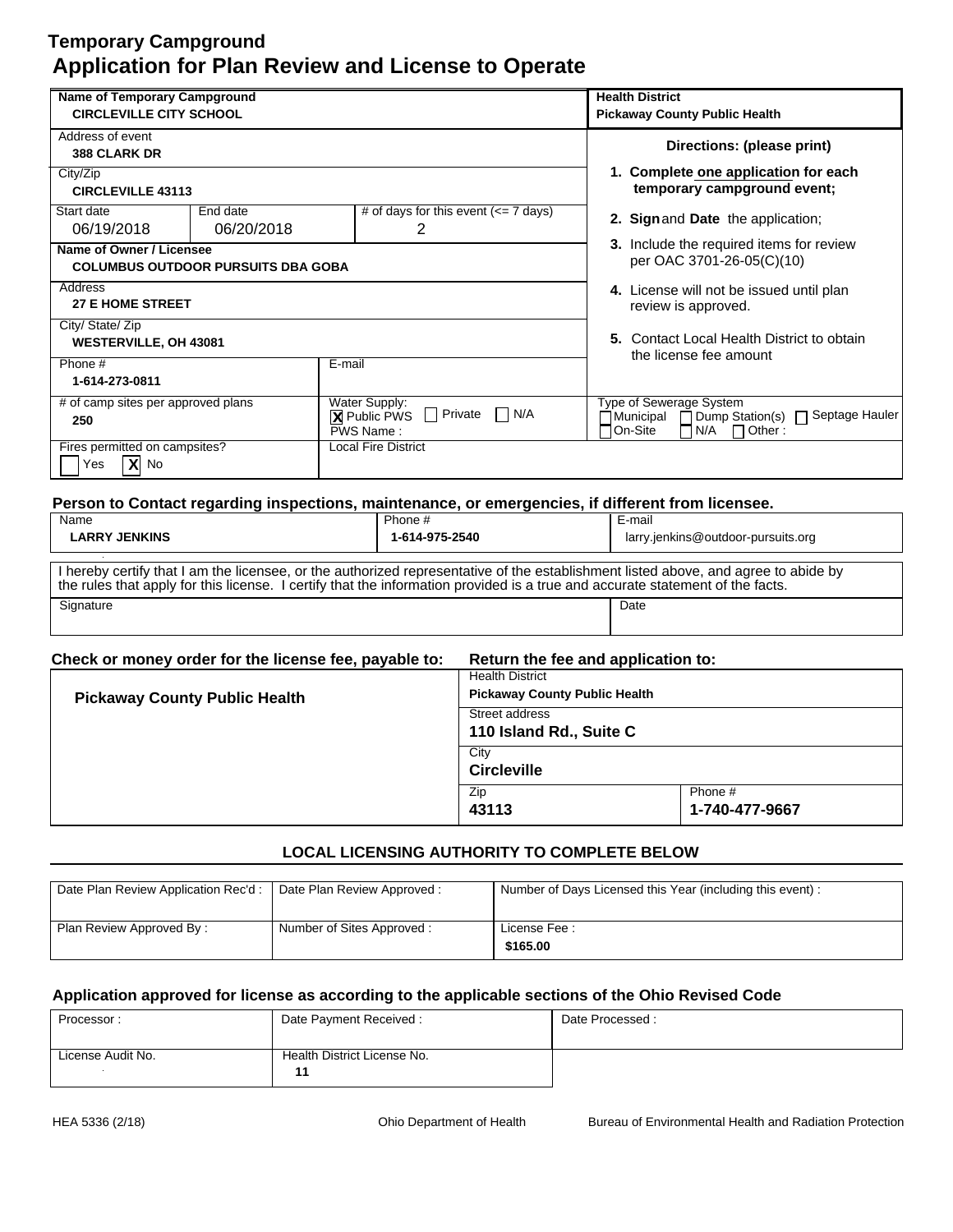| Name of Temporary Campground           |                                           |                                                             | <b>Health District</b>                                                                            |
|----------------------------------------|-------------------------------------------|-------------------------------------------------------------|---------------------------------------------------------------------------------------------------|
| <b>CIRCLEVILLE CITY SCHOOLS - GOBA</b> |                                           | <b>Pickaway County Public Health</b>                        |                                                                                                   |
| Address of event                       |                                           |                                                             | Directions: (please print)                                                                        |
| <b>388 CLARK DR</b>                    |                                           |                                                             |                                                                                                   |
| City/Zip                               |                                           |                                                             | 1. Complete one application for each                                                              |
| <b>CIRCLEVILLE 43113</b>               |                                           |                                                             | temporary campground event;                                                                       |
| Start date                             | End date                                  | # of days for this event $\left(\leq 7 \text{ days}\right)$ | 2. Sign and Date the application;                                                                 |
| $\frac{1}{2}$                          | $\prime$ /                                |                                                             |                                                                                                   |
| Name of Owner / Licensee               |                                           |                                                             | <b>3.</b> Include the required items for review                                                   |
|                                        | <b>COLUMBUS OUTDOOR PURSUITS DBA GOBA</b> |                                                             | per OAC 3701-26-05(C)(10)                                                                         |
| Address                                |                                           |                                                             | 4. License will not be issued until plan                                                          |
| 27 E HOME ST                           |                                           |                                                             | review is approved.                                                                               |
| City/ State/ Zip                       |                                           |                                                             |                                                                                                   |
| <b>WESTERVILLE, OH 43081</b>           |                                           |                                                             | 5. Contact Local Health District to obtain<br>the license fee amount                              |
| Phone #                                |                                           | E-mail                                                      |                                                                                                   |
| 1-614-273-0811                         |                                           |                                                             |                                                                                                   |
| # of camp sites per approved plans     |                                           | Water Supply:                                               | Type of Sewerage System                                                                           |
| 250                                    |                                           | N/A<br>$\Box$<br>Private<br>П<br><b>X</b> Public PWS        | Dump Station(s) □ Septage Hauler<br>Municipal                                                     |
|                                        |                                           | PWS Name:                                                   | On-Site<br>N/A<br>$\Box$ Other:                                                                   |
| Fires permitted on campsites?          |                                           | <b>Local Fire District</b>                                  |                                                                                                   |
| $ X $ No<br>Yes                        |                                           |                                                             |                                                                                                   |
|                                        |                                           |                                                             |                                                                                                   |
|                                        |                                           |                                                             | Person to Contact regarding inspections, maintenance, or emergencies, if different from licensee. |
| Name                                   |                                           | Phone #                                                     | E-mail                                                                                            |
| <b>LARRY JENKINS</b>                   |                                           | 1-614-975-2540                                              | larry.jenkins@outdoor-pursuits.org                                                                |

| I hereby certify that I am the licensee, or the authorized representative of the establishment listed above, and agree to abide by<br>the rules that apply for this license. I certify that the information provided is a true and accurate statement of the facts. |  |      |  |
|---------------------------------------------------------------------------------------------------------------------------------------------------------------------------------------------------------------------------------------------------------------------|--|------|--|
| Signature                                                                                                                                                                                                                                                           |  | Date |  |

| Check or money order for the license fee, payable to: | Return the fee and application to: |
|-------------------------------------------------------|------------------------------------|
|-------------------------------------------------------|------------------------------------|

| <b>Pickaway County Public Health</b> | <b>Health District</b><br><b>Pickaway County Public Health</b> |                           |  |
|--------------------------------------|----------------------------------------------------------------|---------------------------|--|
|                                      | Street address<br>110 Island Rd., Suite C                      |                           |  |
|                                      | City<br><b>Circleville</b>                                     |                           |  |
|                                      | Zip<br>43113                                                   | Phone #<br>1-740-477-9667 |  |

## **LOCAL LICENSING AUTHORITY TO COMPLETE BELOW**

| Date Plan Review Application Rec'd :   Date Plan Review Approved : |                           | Number of Days Licensed this Year (including this event): |
|--------------------------------------------------------------------|---------------------------|-----------------------------------------------------------|
| Plan Review Approved By:                                           | Number of Sites Approved: | License Fee:<br>\$75.00                                   |

| Date Payment Received:<br>Processor: |                             | Date Processed: |
|--------------------------------------|-----------------------------|-----------------|
|                                      |                             |                 |
| License Audit No.                    | Health District License No. |                 |
|                                      |                             |                 |
|                                      |                             |                 |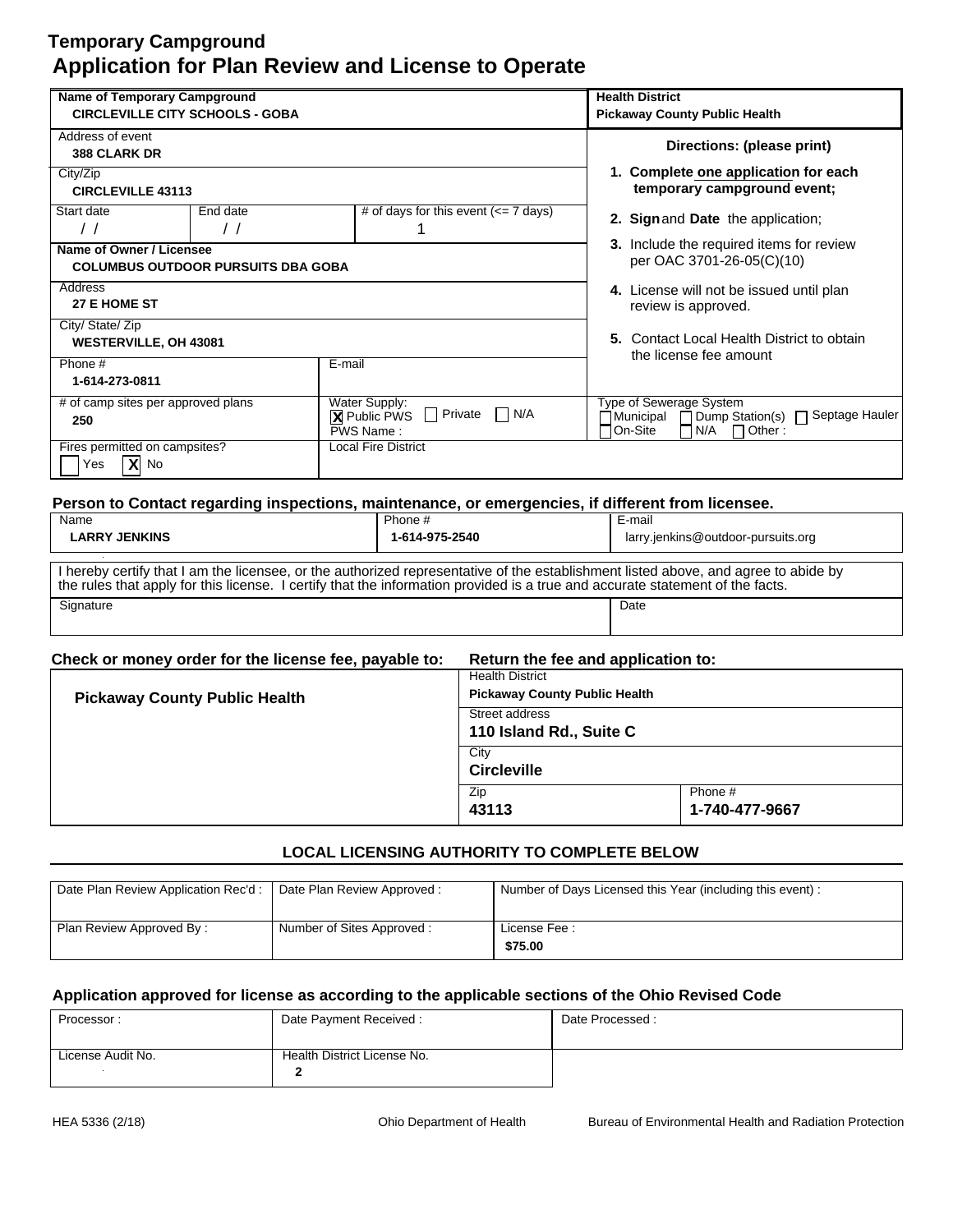| <b>Name of Temporary Campground</b> |            |                                                                                                   | <b>Health District</b>                                                            |  |  |  |
|-------------------------------------|------------|---------------------------------------------------------------------------------------------------|-----------------------------------------------------------------------------------|--|--|--|
| <b>ELKS RV LOT</b>                  |            |                                                                                                   | <b>Pickaway County Public Health</b>                                              |  |  |  |
| Address of event                    |            |                                                                                                   | Directions: (please print)                                                        |  |  |  |
| <b>125 - 127 W HIGH ST REAR</b>     |            |                                                                                                   |                                                                                   |  |  |  |
| City/Zip                            |            |                                                                                                   | 1. Complete one application for each                                              |  |  |  |
| <b>CIRCLEVILLE 43113</b>            |            |                                                                                                   | temporary campground event;                                                       |  |  |  |
| Start date                          | End date   | # of days for this event $\left(\leq 7 \text{ days}\right)$                                       | 2. Sign and Date the application;                                                 |  |  |  |
| 10/15/2019                          | 10/19/2019 | 5                                                                                                 |                                                                                   |  |  |  |
| Name of Owner / Licensee            |            |                                                                                                   | 3. Include the required items for review                                          |  |  |  |
| <b>ELKS LODGE #77</b>               |            |                                                                                                   | per OAC 3701-26-05(C)(10)                                                         |  |  |  |
| Address                             |            |                                                                                                   | 4. License will not be issued until plan                                          |  |  |  |
| <b>215 N COURT ST</b>               |            | review is approved.                                                                               |                                                                                   |  |  |  |
| City/ State/ Zip                    |            |                                                                                                   |                                                                                   |  |  |  |
| <b>CIRCLEVILLE, OH 43113</b>        |            |                                                                                                   | 5. Contact Local Health District to obtain                                        |  |  |  |
| Phone #                             |            | E-mail                                                                                            | the license fee amount                                                            |  |  |  |
| -740-474-4175                       |            | walterwinner77@gmail.com                                                                          |                                                                                   |  |  |  |
| # of camp sites per approved plans  |            | Water Supply:                                                                                     | Type of Sewerage System                                                           |  |  |  |
| 7                                   |            | $\sqrt{X}$ N/A<br>$\Box$ Private<br>$\sqcap$ Public PWS<br>PWS Name:                              | Dump Station(s) □ Septage Hauler<br>∏Municipal<br>On-Site<br>N/A<br>$\Box$ Other: |  |  |  |
| Fires permitted on campsites?       |            | <b>Local Fire District</b>                                                                        |                                                                                   |  |  |  |
| $X$ No<br>Yes                       |            | <b>CIRCLEVILLE CITY</b>                                                                           |                                                                                   |  |  |  |
|                                     |            |                                                                                                   |                                                                                   |  |  |  |
|                                     |            | Person to Contact regarding inspections, maintenance, or emergencies, if different from licensee, |                                                                                   |  |  |  |
|                                     |            |                                                                                                   |                                                                                   |  |  |  |

| Name                                                                                                                                                                                                                                                                | Phone # | E-mail                   |
|---------------------------------------------------------------------------------------------------------------------------------------------------------------------------------------------------------------------------------------------------------------------|---------|--------------------------|
| <b>WD WINNER</b><br>-740-207-6508                                                                                                                                                                                                                                   |         | walterwinner77@gmail.com |
|                                                                                                                                                                                                                                                                     |         |                          |
| I hereby certify that I am the licensee, or the authorized representative of the establishment listed above, and agree to abide by<br>the rules that apply for this license. I certify that the information provided is a true and accurate statement of the facts. |         |                          |
| Signature                                                                                                                                                                                                                                                           |         | Date                     |
|                                                                                                                                                                                                                                                                     |         |                          |
|                                                                                                                                                                                                                                                                     |         |                          |

| Check or money order for the license fee, payable to: | Return the fee and application to:                             |                           |  |  |
|-------------------------------------------------------|----------------------------------------------------------------|---------------------------|--|--|
|                                                       | <b>Health District</b><br><b>Pickaway County Public Health</b> |                           |  |  |
| <b>Pickaway County Public Health</b>                  | Street address<br>110 Island Rd., Suite C                      |                           |  |  |
|                                                       | City<br><b>Circleville</b>                                     |                           |  |  |
|                                                       | Zip<br>43113                                                   | Phone #<br>1-740-477-9667 |  |  |

## **LOCAL LICENSING AUTHORITY TO COMPLETE BELOW**

| Date Plan Review Application Rec'd :   Date Plan Review Approved : |                           | Number of Days Licensed this Year (including this event): |
|--------------------------------------------------------------------|---------------------------|-----------------------------------------------------------|
| Plan Review Approved By:                                           | Number of Sites Approved: | License Fee:<br>\$100.00                                  |

| Date Payment Received:<br>Processor: |                             | Date Processed: |
|--------------------------------------|-----------------------------|-----------------|
|                                      |                             |                 |
| License Audit No.                    | Health District License No. |                 |
|                                      | 12                          |                 |
|                                      |                             |                 |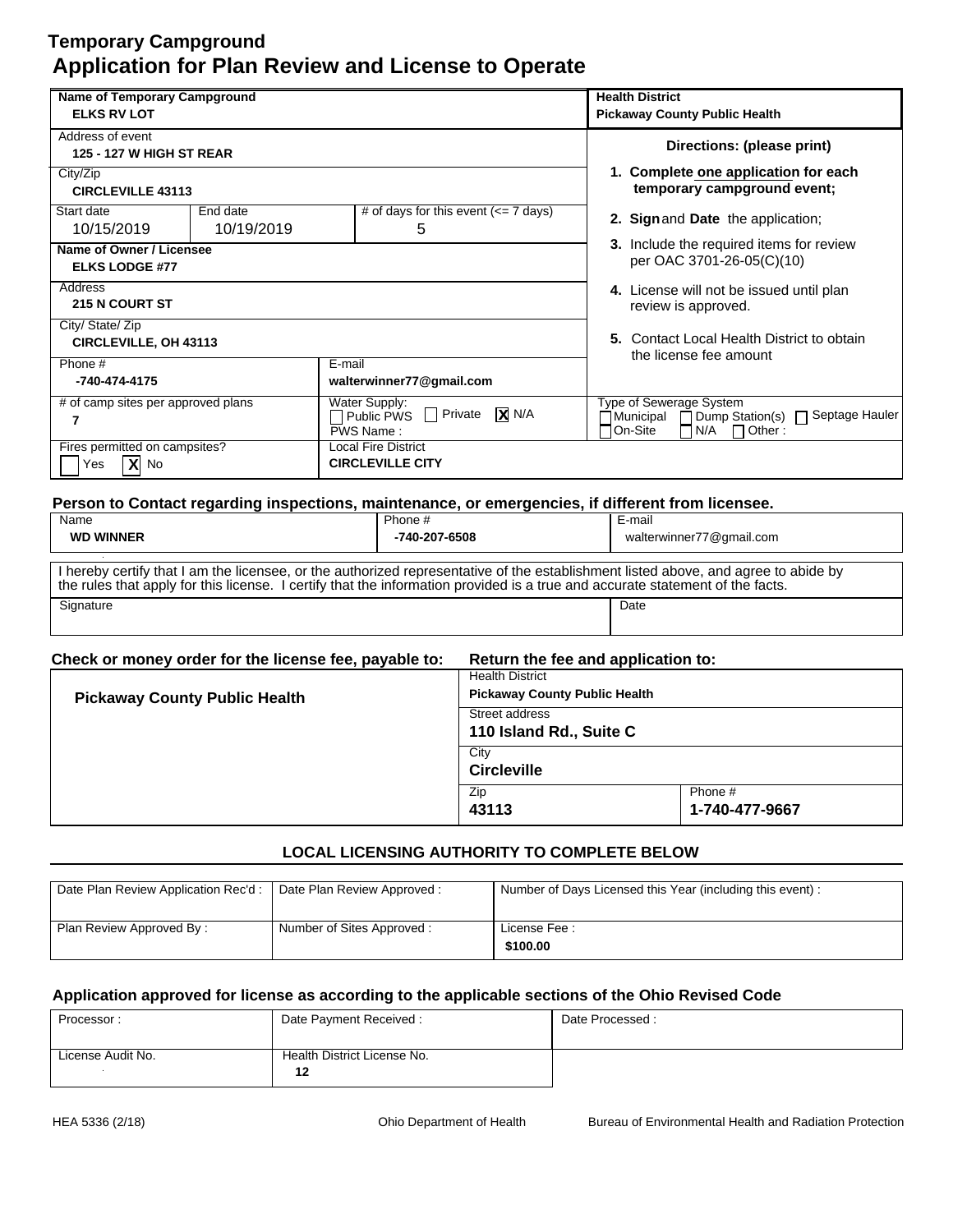| <b>Name of Temporary Campground</b>                                               |            |               |                                                                                                   | <b>Health District</b>               |                         |                                          |                                            |
|-----------------------------------------------------------------------------------|------------|---------------|---------------------------------------------------------------------------------------------------|--------------------------------------|-------------------------|------------------------------------------|--------------------------------------------|
| <b>ELKS RV LOT</b>                                                                |            |               |                                                                                                   | <b>Pickaway County Public Health</b> |                         |                                          |                                            |
| Address of event                                                                  |            |               |                                                                                                   |                                      |                         | Directions: (please print)               |                                            |
| 125 W HIGH ST                                                                     |            |               |                                                                                                   |                                      |                         |                                          |                                            |
| City/Zip                                                                          |            |               |                                                                                                   |                                      |                         | 1. Complete one application for each     |                                            |
| <b>CIRCLEVILLE 43113</b>                                                          |            |               |                                                                                                   |                                      |                         | temporary campground event;              |                                            |
| Start date                                                                        | End date   |               | # of days for this event $\left(\leq 7 \text{ days}\right)$                                       |                                      |                         | 2. Sign and Date the application;        |                                            |
| 10/18/2021                                                                        | 10/23/2021 |               | 6                                                                                                 |                                      |                         |                                          |                                            |
| Name of Owner / Licensee                                                          |            |               |                                                                                                   |                                      |                         | 3. Include the required items for review |                                            |
| <b>ELKS LODGE #77</b>                                                             |            |               |                                                                                                   |                                      |                         | per OAC 3701-26-05(C)(10)                |                                            |
| Address                                                                           |            |               | 4. License will not be issued until plan                                                          |                                      |                         |                                          |                                            |
| <b>215 N COURT ST</b>                                                             |            |               |                                                                                                   |                                      | review is approved.     |                                          |                                            |
| City/ State/ Zip                                                                  |            |               |                                                                                                   |                                      |                         |                                          |                                            |
| <b>CIRCLEVILLE, OH 43113</b>                                                      |            |               |                                                                                                   |                                      |                         |                                          | 5. Contact Local Health District to obtain |
| Phone #                                                                           |            | E-mail        |                                                                                                   |                                      |                         | the license fee amount                   |                                            |
| -740-474-4175                                                                     |            |               | walterwinner77@gmail.com                                                                          |                                      |                         |                                          |                                            |
| # of camp sites per approved plans                                                |            | Water Supply: |                                                                                                   |                                      | Type of Sewerage System |                                          |                                            |
| 7                                                                                 |            | Public PWS    | $\sqrt{X}$ N/A<br><b>Private</b>                                                                  | ⊣Municipal                           |                         |                                          | Dump Station(s) □ Septage Hauler           |
|                                                                                   |            | PWS Name:     |                                                                                                   | On-Site                              | N/A                     | $\Box$ Other:                            |                                            |
| Fires permitted on campsites?<br><b>Local Fire District</b><br><b>CIRCLEVILLE</b> |            |               |                                                                                                   |                                      |                         |                                          |                                            |
| $X$ No<br>Yes                                                                     |            |               |                                                                                                   |                                      |                         |                                          |                                            |
|                                                                                   |            |               |                                                                                                   |                                      |                         |                                          |                                            |
|                                                                                   |            |               | Person to Contact regarding inspections, maintenance, or emergencies, if different from licensee. |                                      |                         |                                          |                                            |
| Name                                                                              |            |               | Phone #                                                                                           | E-mail                               |                         |                                          |                                            |
| <b>WALTER WINNER</b><br>-740-207-6508                                             |            |               |                                                                                                   | walterwinner77@gmail.com             |                         |                                          |                                            |

| I hereby certify that I am the licensee, or the authorized representative of the establishment listed above, and agree to abide by |  |  |  |
|------------------------------------------------------------------------------------------------------------------------------------|--|--|--|
| the rules that apply for this license. I certify that the information provided is a true and accurate statement of the facts.      |  |  |  |
| Signature<br>Date                                                                                                                  |  |  |  |
|                                                                                                                                    |  |  |  |

|  | Check or money order for the license fee, payable to: | Return the fee and application to: |
|--|-------------------------------------------------------|------------------------------------|
|--|-------------------------------------------------------|------------------------------------|

| <b>Pickaway County Public Health</b> | <b>Health District</b><br><b>Pickaway County Public Health</b> |                           |
|--------------------------------------|----------------------------------------------------------------|---------------------------|
|                                      | Street address<br>110 Island Rd., Suite C                      |                           |
|                                      | City<br><b>Circleville</b>                                     |                           |
|                                      | Zip<br>43113                                                   | Phone #<br>1-740-477-9667 |

## **LOCAL LICENSING AUTHORITY TO COMPLETE BELOW**

| Date Plan Review Application Rec'd :   Date Plan Review Approved : |                           | Number of Days Licensed this Year (including this event): |
|--------------------------------------------------------------------|---------------------------|-----------------------------------------------------------|
| Plan Review Approved By:                                           | Number of Sites Approved: | License Fee:<br>\$165.00                                  |

| Processor:        | Date Payment Received:      | Date Processed: |
|-------------------|-----------------------------|-----------------|
|                   |                             |                 |
| License Audit No. | Health District License No. |                 |
|                   | 22                          |                 |
|                   |                             |                 |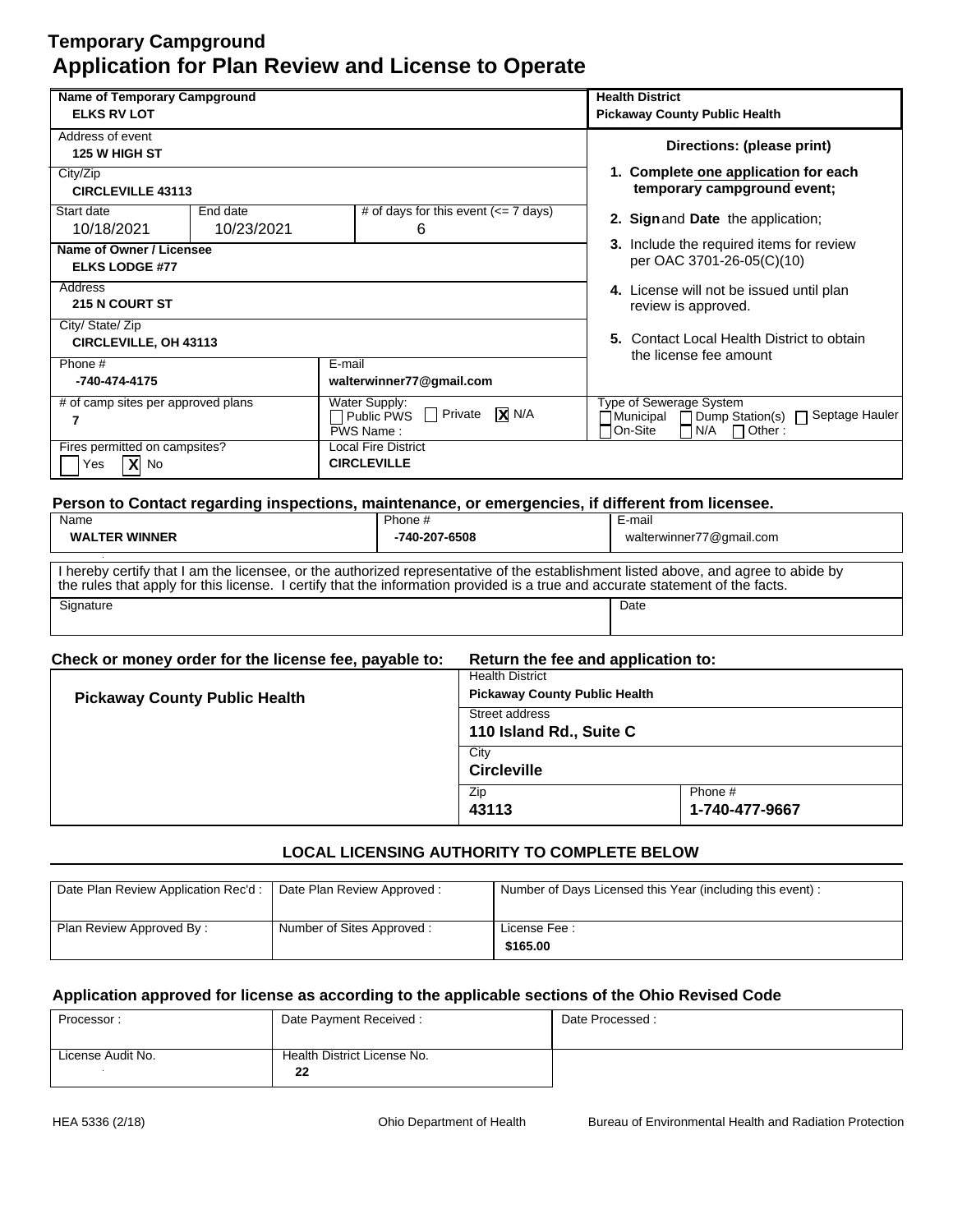| Name of Temporary Campground                                                         |            |                                                                                                   | <b>Health District</b>                     |
|--------------------------------------------------------------------------------------|------------|---------------------------------------------------------------------------------------------------|--------------------------------------------|
| <b>HULBERT TEMPORARY PARK CAMP</b>                                                   |            | <b>Pickaway County Public Health</b>                                                              |                                            |
| Address of event                                                                     |            |                                                                                                   | Directions: (please print)                 |
| <b>140 W MAIN ST</b>                                                                 |            |                                                                                                   |                                            |
| City/Zip                                                                             |            |                                                                                                   | 1. Complete one application for each       |
| <b>CIRCLEVILLE 43113</b>                                                             |            |                                                                                                   | temporary campground event;                |
| Start date                                                                           | End date   | # of days for this event $\left(\leq 7 \text{ days}\right)$                                       | 2. Sign and Date the application;          |
| 10/19/2021                                                                           | 10/23/2021 | 5                                                                                                 |                                            |
| Name of Owner / Licensee                                                             |            |                                                                                                   | 3. Include the required items for review   |
| <b>TRENT HULBERT</b>                                                                 |            |                                                                                                   | per OAC 3701-26-05(C)(10)                  |
| Address                                                                              |            |                                                                                                   | 4. License will not be issued until plan   |
| <b>278 PAWNEE RD</b>                                                                 |            |                                                                                                   | review is approved.                        |
| City/ State/ Zip                                                                     |            |                                                                                                   |                                            |
| CHILLICOTHE, OH 45601                                                                |            |                                                                                                   | 5. Contact Local Health District to obtain |
| Phone #                                                                              |            | E-mail                                                                                            | the license fee amount                     |
| 1-740-466-9591                                                                       |            |                                                                                                   |                                            |
| # of camp sites per approved plans                                                   |            | Water Supply:                                                                                     | Type of Sewerage System                    |
| 6                                                                                    |            | $\Box$ N/A<br>$\sqrt{2}$ Public PWS $\Box$ Private                                                | ∃Municipal                                 |
| <b>PWS Name: CITY</b><br>Fires permitted on campsites?<br><b>Local Fire District</b> |            | On-Site<br>N/A<br>$\Box$ Other:                                                                   |                                            |
| $\mathbf{X}$ No<br><b>CIRCLEVILLE</b><br>Yes                                         |            |                                                                                                   |                                            |
|                                                                                      |            |                                                                                                   |                                            |
|                                                                                      |            |                                                                                                   |                                            |
|                                                                                      |            | Person to Contact regarding inspections, maintenance, or emergencies, if different from licensee. |                                            |

| <u>. ereon iv evinuoi regurung mepeenenej municeliumej er emergenees, n umierem men meenees.</u><br>Name                                                                                                                                                            | Phone #        | E-mail |
|---------------------------------------------------------------------------------------------------------------------------------------------------------------------------------------------------------------------------------------------------------------------|----------------|--------|
| <b>TRENT HULBERT</b>                                                                                                                                                                                                                                                | 1-740-466-9591 |        |
| I hereby certify that I am the licensee, or the authorized representative of the establishment listed above, and agree to abide by<br>the rules that apply for this license. I certify that the information provided is a true and accurate statement of the facts. |                |        |
| Signature                                                                                                                                                                                                                                                           |                | Date   |

| Check or money order for the license fee, payable to: Return the fee and application to: |  |
|------------------------------------------------------------------------------------------|--|
|                                                                                          |  |

| <b>Pickaway County Public Health</b> | <b>Health District</b><br><b>Pickaway County Public Health</b> |                           |
|--------------------------------------|----------------------------------------------------------------|---------------------------|
|                                      | Street address<br>110 Island Rd., Suite C                      |                           |
|                                      | City<br><b>Circleville</b>                                     |                           |
|                                      | Zip<br>43113                                                   | Phone #<br>1-740-477-9667 |

## **LOCAL LICENSING AUTHORITY TO COMPLETE BELOW**

| Date Plan Review Application Rec'd :   Date Plan Review Approved : |                           | Number of Days Licensed this Year (including this event): |
|--------------------------------------------------------------------|---------------------------|-----------------------------------------------------------|
| Plan Review Approved By:                                           | Number of Sites Approved: | License Fee:<br>\$165.00                                  |

| Processor:        | Date Payment Received:      | Date Processed: |
|-------------------|-----------------------------|-----------------|
|                   |                             |                 |
| License Audit No. | Health District License No. |                 |
|                   | 21                          |                 |
|                   |                             |                 |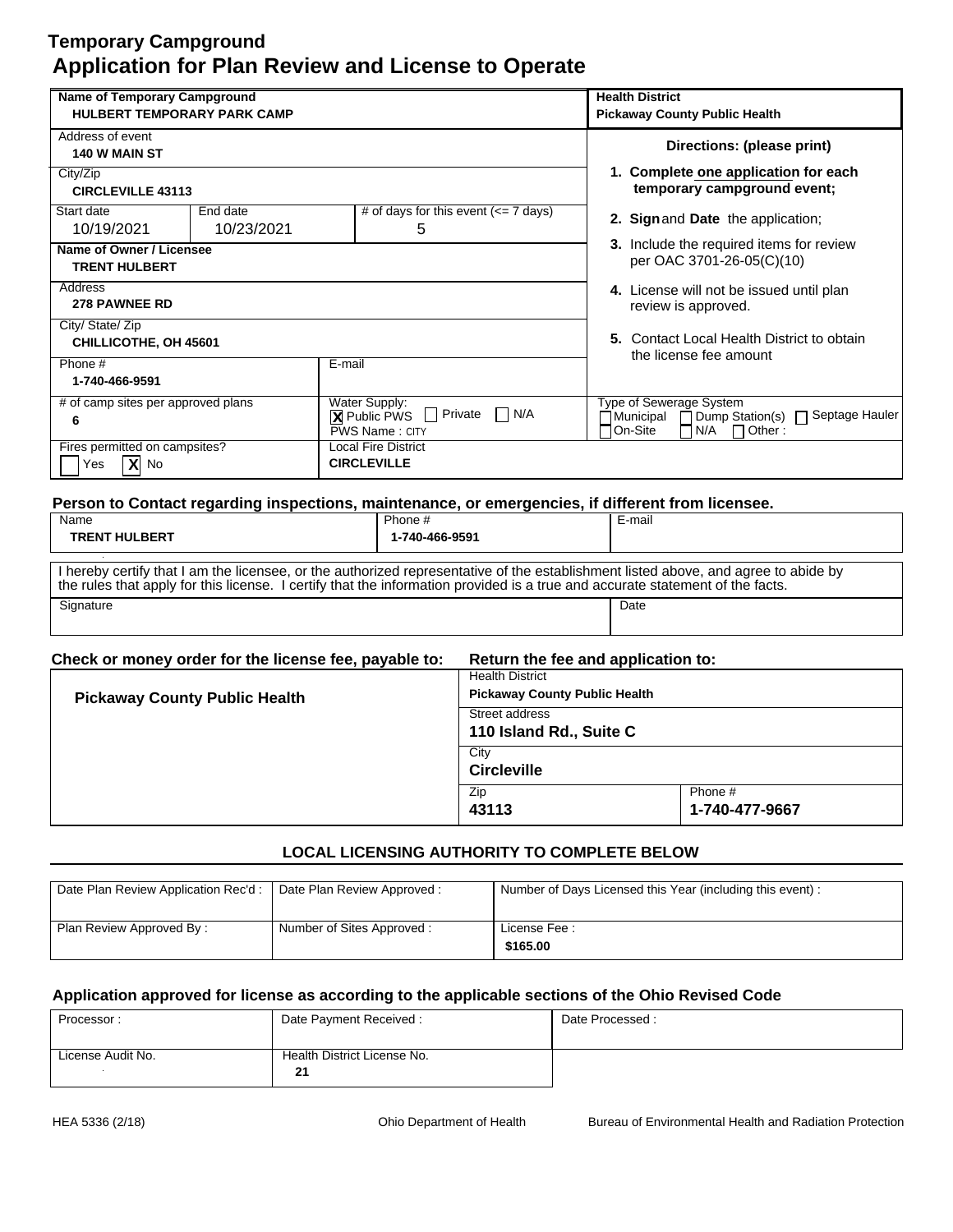| <b>Name of Temporary Campground</b> |            |                                                                                                   | <b>Health District</b>                           |
|-------------------------------------|------------|---------------------------------------------------------------------------------------------------|--------------------------------------------------|
| <b>HULBERT TEMPORARY PARK/CAMP</b>  |            | <b>Pickaway County Public Health</b>                                                              |                                                  |
| Address of event                    |            |                                                                                                   | Directions: (please print)                       |
| <b>140 W MAIN ST</b>                |            |                                                                                                   |                                                  |
| City/Zip                            |            |                                                                                                   | 1. Complete one application for each             |
| <b>CIRCLEVILLE 43113</b>            |            |                                                                                                   | temporary campground event;                      |
| Start date                          | End date   | # of days for this event $\left(\leq 7 \text{ days}\right)$                                       | 2. Sign and Date the application;                |
| 10/15/2019                          | 10/19/2015 | $***$                                                                                             |                                                  |
| Name of Owner / Licensee            |            |                                                                                                   | 3. Include the required items for review         |
| <b>TRENT HULBER</b>                 |            |                                                                                                   | per OAC 3701-26-05(C)(10)                        |
| Address                             |            |                                                                                                   | 4. License will not be issued until plan         |
| <b>278 PAWNEE RD</b>                |            |                                                                                                   | review is approved.                              |
| City/ State/ Zip                    |            |                                                                                                   |                                                  |
| CHILLICOTHE, OH 45601               |            |                                                                                                   | 5. Contact Local Health District to obtain       |
| Phone #                             |            | E-mail                                                                                            | the license fee amount                           |
| -740-772-6498                       |            |                                                                                                   |                                                  |
| # of camp sites per approved plans  |            | Water Supply:                                                                                     | Type of Sewerage System                          |
| 8                                   |            | $\Box$ Private<br>N/A<br>$\overline{\phantom{a}}$<br><b>X</b> Public PWS                          | Dump Station(s)   X Septage Hauler<br>∏Municipal |
|                                     |            | PWS Name:<br><b>Local Fire District</b>                                                           | On-Site<br>N/A<br>Other:<br>$\Box$               |
| Fires permitted on campsites?       |            | <b>CIRCLEVILLE FIRE DEPT</b>                                                                      |                                                  |
| $X$ No<br>Yes                       |            |                                                                                                   |                                                  |
|                                     |            |                                                                                                   |                                                  |
|                                     |            | Person to Contact regarding inspections, maintenance, or emergencies, if different from licensee. |                                                  |

| Name                                                                                                                                                                                                                                                                | Phone #       | E-mail |
|---------------------------------------------------------------------------------------------------------------------------------------------------------------------------------------------------------------------------------------------------------------------|---------------|--------|
| <b>TRENT HULBERT</b>                                                                                                                                                                                                                                                | -740-772-6498 |        |
| I hereby certify that I am the licensee, or the authorized representative of the establishment listed above, and agree to abide by<br>the rules that apply for this license. I certify that the information provided is a true and accurate statement of the facts. |               |        |
| Signature                                                                                                                                                                                                                                                           |               | Date   |

| Check or money order for the license fee, payable to: Return the fee and application to: |  |
|------------------------------------------------------------------------------------------|--|
|                                                                                          |  |

| <b>Pickaway County Public Health</b> | <b>Health District</b><br><b>Pickaway County Public Health</b> |                           |
|--------------------------------------|----------------------------------------------------------------|---------------------------|
|                                      | Street address<br>110 Island Rd., Suite C                      |                           |
|                                      | City<br><b>Circleville</b>                                     |                           |
|                                      | Zip<br>43113                                                   | Phone #<br>1-740-477-9667 |

## **LOCAL LICENSING AUTHORITY TO COMPLETE BELOW**

| Date Plan Review Application Rec'd :   Date Plan Review Approved : |                           | Number of Days Licensed this Year (including this event): |
|--------------------------------------------------------------------|---------------------------|-----------------------------------------------------------|
| Plan Review Approved By:                                           | Number of Sites Approved: | License Fee:<br>\$100.00                                  |

| Processor:        | Date Payment Received:      | Date Processed: |
|-------------------|-----------------------------|-----------------|
|                   |                             |                 |
| License Audit No. | Health District License No. |                 |
|                   | 1903                        |                 |
|                   |                             |                 |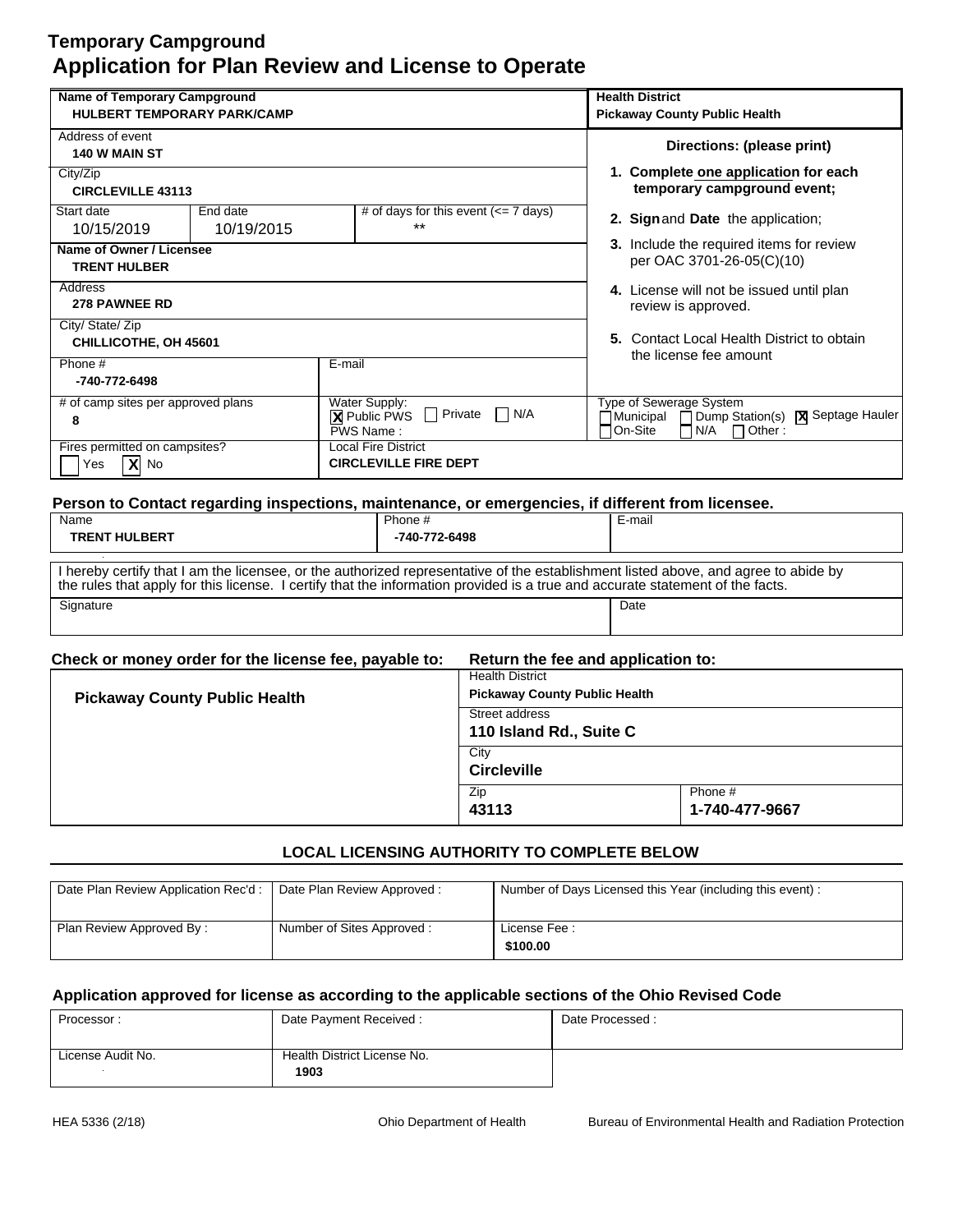| Name of Temporary Campground       |            |                                                                                                   | <b>Health District</b>                          |
|------------------------------------|------------|---------------------------------------------------------------------------------------------------|-------------------------------------------------|
| <b>K.B.S.</b>                      |            |                                                                                                   | <b>Pickaway County Public Health</b>            |
| Address of event                   |            |                                                                                                   | Directions: (please print)                      |
| <b>301 N. COURT STREET</b>         |            |                                                                                                   |                                                 |
| City/Zip                           |            |                                                                                                   | 1. Complete one application for each            |
| <b>CIRCLEVILLE 43113</b>           |            |                                                                                                   | temporary campground event;                     |
| Start date                         | End date   | # of days for this event $\left(\rightleftharpoons$ 7 days)                                       | 2. Sign and Date the application;               |
| 10/15/2019                         | 10/19/2019 | 5                                                                                                 |                                                 |
| Name of Owner / Licensee           |            |                                                                                                   | 3. Include the required items for review        |
| <b>CARMI KISSEL</b>                |            | per OAC 3701-26-05(C)(10)                                                                         |                                                 |
| Address                            |            |                                                                                                   | 4. License will not be issued until plan        |
| <b>6104 ROSE PETAL DR</b>          |            | review is approved.                                                                               |                                                 |
| City/ State/ Zip                   |            |                                                                                                   |                                                 |
| <b>CINCINNATI, OH 45247</b>        |            |                                                                                                   | 5. Contact Local Health District to obtain      |
| Phone #                            |            | E-mail                                                                                            | the license fee amount                          |
| 1-551-323-5184                     |            | carmikisselbros@gmail.com                                                                         |                                                 |
| # of camp sites per approved plans |            | Water Supply:                                                                                     | <b>Type of Sewerage System</b>                  |
| 8                                  |            | ■ Public PWS □ Private<br>$\Box$ N/A                                                              | Dump Station(s)   X Septage Hauler<br>Municipal |
|                                    |            | <b>PWS Name: CIRCLEVILLE</b>                                                                      | On-Site<br>N/A<br>$\Box$ Other :                |
| Fires permitted on campsites?      |            | Local Fire District<br><b>CIRCLEVILLE FIRE DEPT</b>                                               |                                                 |
| $X$ No<br>Yes                      |            |                                                                                                   |                                                 |
|                                    |            |                                                                                                   |                                                 |
|                                    |            | Person to Contact regarding inspections, maintenance, or emergencies, if different from licensee. |                                                 |

| Name<br><b>CARMI KISSEL</b>                                                                                                                                                                                                                                         | Phone #<br>1-513-235-1814 | E-mail |
|---------------------------------------------------------------------------------------------------------------------------------------------------------------------------------------------------------------------------------------------------------------------|---------------------------|--------|
| I hereby certify that I am the licensee, or the authorized representative of the establishment listed above, and agree to abide by<br>the rules that apply for this license. I certify that the information provided is a true and accurate statement of the facts. |                           |        |
| Signature                                                                                                                                                                                                                                                           |                           | Date   |

| Check or money order for the license fee, payable to: | Return the fee and application to: |
|-------------------------------------------------------|------------------------------------|
|                                                       |                                    |

| <b>Pickaway County Public Health</b> | <b>Health District</b><br><b>Pickaway County Public Health</b> |                           |
|--------------------------------------|----------------------------------------------------------------|---------------------------|
|                                      | Street address<br>110 Island Rd., Suite C                      |                           |
|                                      | City<br><b>Circleville</b>                                     |                           |
|                                      | Zip<br>43113                                                   | Phone #<br>1-740-477-9667 |

## **LOCAL LICENSING AUTHORITY TO COMPLETE BELOW**

| Date Plan Review Application Rec'd :   Date Plan Review Approved : |                           | Number of Days Licensed this Year (including this event): |
|--------------------------------------------------------------------|---------------------------|-----------------------------------------------------------|
| Plan Review Approved By:                                           | Number of Sites Approved: | License Fee:<br>\$100.00                                  |

| Processor:        | Date Payment Received:      | Date Processed: |
|-------------------|-----------------------------|-----------------|
|                   |                             |                 |
| License Audit No. | Health District License No. |                 |
|                   | 16                          |                 |
|                   |                             |                 |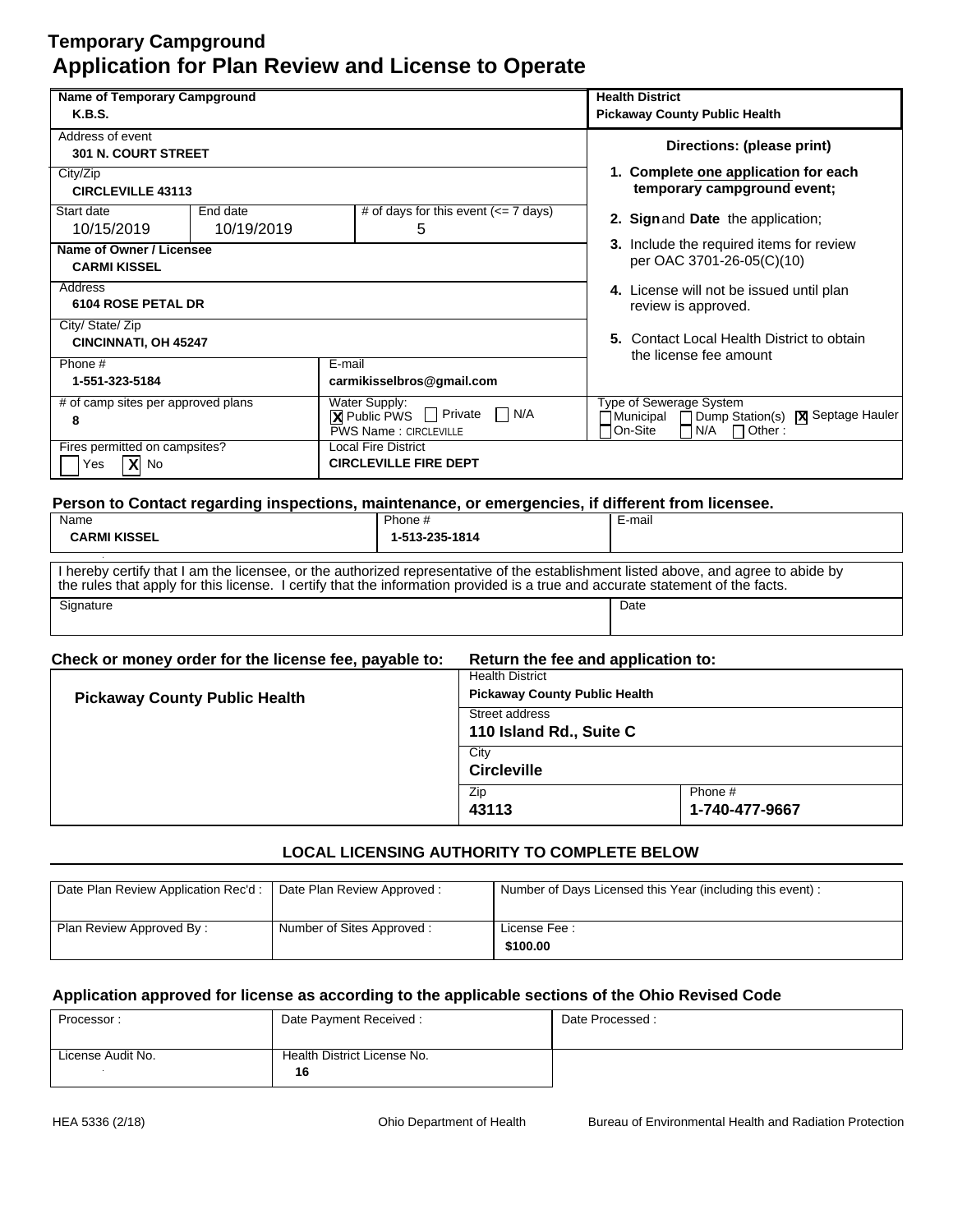| <b>Name of Temporary Campground</b>                                            |                        | <b>Health District</b>                                                            |                                                                                                   |
|--------------------------------------------------------------------------------|------------------------|-----------------------------------------------------------------------------------|---------------------------------------------------------------------------------------------------|
| <b>KINGSTON NATIONAL BANK</b>                                                  |                        | <b>Pickaway County Public Health</b>                                              |                                                                                                   |
| Address of event                                                               |                        |                                                                                   | Directions: (please print)                                                                        |
| <b>HIGH ST</b>                                                                 |                        |                                                                                   |                                                                                                   |
| City/Zip                                                                       |                        |                                                                                   | 1. Complete one application for each                                                              |
| <b>CIRCLEVILLE 43113</b>                                                       |                        |                                                                                   | temporary campground event;                                                                       |
| Start date<br>$\prime$ /                                                       | End date<br>$\prime$ / | # of days for this event $\left(\leq 7 \text{ days}\right)$                       | 2. Sign and Date the application;                                                                 |
|                                                                                |                        |                                                                                   | 3. Include the required items for review                                                          |
| Name of Owner / Licensee                                                       |                        |                                                                                   | per OAC 3701-26-05(C)(10)                                                                         |
| <b>BIALY PROPERTIES</b>                                                        |                        |                                                                                   |                                                                                                   |
| Address                                                                        |                        | 4. License will not be issued until plan                                          |                                                                                                   |
| <b>155 W FRANKLIN ST</b>                                                       |                        | review is approved.                                                               |                                                                                                   |
| City/ State/ Zip                                                               |                        |                                                                                   |                                                                                                   |
| <b>CIRCLEVILLE, OH 43113</b>                                                   |                        |                                                                                   | 5. Contact Local Health District to obtain<br>the license fee amount                              |
| Phone #<br>E-mail                                                              |                        |                                                                                   |                                                                                                   |
|                                                                                |                        |                                                                                   |                                                                                                   |
| # of camp sites per approved plans                                             |                        | Water Supply:                                                                     | Type of Sewerage System                                                                           |
| Private<br>П<br>  N/A<br>$\mathsf{L}$<br><b>X</b> Public PWS<br>6<br>PWS Name: |                        | Dump Station(s) □ Septage Hauler<br> Municipal<br>On-Site<br>N/A<br>$\Box$ Other: |                                                                                                   |
| Fires permitted on campsites?<br><b>Local Fire District</b>                    |                        |                                                                                   |                                                                                                   |
| $\overline{X}$ No<br>Yes                                                       |                        |                                                                                   |                                                                                                   |
|                                                                                |                        |                                                                                   |                                                                                                   |
|                                                                                |                        |                                                                                   | Person to Contact regarding inspections, maintenance, or emergencies, if different from licensee. |
| Name                                                                           |                        | Phone #                                                                           | E-mail                                                                                            |

| <b>BIALY PROPERTIES</b>                                                                                                                                                                                                                                             |      |
|---------------------------------------------------------------------------------------------------------------------------------------------------------------------------------------------------------------------------------------------------------------------|------|
| I hereby certify that I am the licensee, or the authorized representative of the establishment listed above, and agree to abide by<br>the rules that apply for this license. I certify that the information provided is a true and accurate statement of the facts. |      |
| Signature                                                                                                                                                                                                                                                           | Date |

| Check or money order for the license fee, payable to: | Return the fee and application to: |
|-------------------------------------------------------|------------------------------------|
|-------------------------------------------------------|------------------------------------|

|                                      | <b>Health District</b>               |                |
|--------------------------------------|--------------------------------------|----------------|
| <b>Pickaway County Public Health</b> | <b>Pickaway County Public Health</b> |                |
|                                      | Street address                       |                |
|                                      | 110 Island Rd., Suite C              |                |
|                                      | City                                 |                |
|                                      | <b>Circleville</b>                   |                |
|                                      | Zip                                  | Phone #        |
|                                      | 43113                                | 1-740-477-9667 |

## **LOCAL LICENSING AUTHORITY TO COMPLETE BELOW**

| Date Plan Review Application Rec'd: | Date Plan Review Approved: | Number of Days Licensed this Year (including this event): |
|-------------------------------------|----------------------------|-----------------------------------------------------------|
| Plan Review Approved By:            | Number of Sites Approved:  | License Fee:<br>\$165.00                                  |

| Processor:        | Date Payment Received:      | Date Processed: |
|-------------------|-----------------------------|-----------------|
|                   |                             |                 |
| License Audit No. | Health District License No. |                 |
|                   | 13                          |                 |
|                   |                             |                 |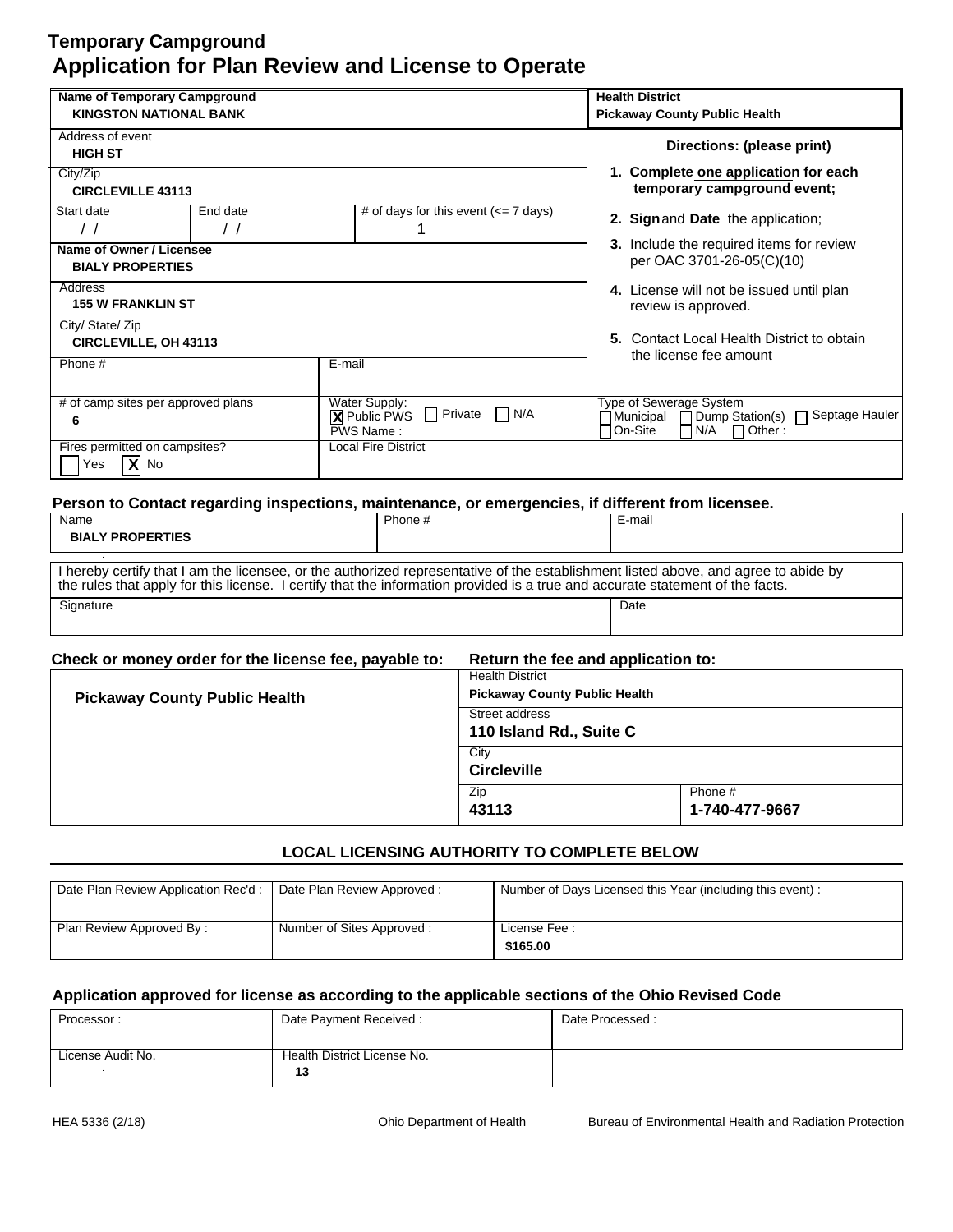| Name of Temporary Campground       |            | <b>Health District</b>                                                                            |                                                                                            |
|------------------------------------|------------|---------------------------------------------------------------------------------------------------|--------------------------------------------------------------------------------------------|
| PICKAWAY AG AND EVENT CENTER       |            | <b>Pickaway County Public Health</b>                                                              |                                                                                            |
| Address of event                   |            |                                                                                                   | Directions: (please print)                                                                 |
| <b>415 LANCASTER PIKE</b>          |            |                                                                                                   |                                                                                            |
| City/Zip                           |            |                                                                                                   | 1. Complete one application for each                                                       |
| <b>CIRCLEVILLE 43113</b>           |            |                                                                                                   | temporary campground event;                                                                |
| Start date                         | End date   | # of days for this event $\left(\leq 7 \text{ days}\right)$                                       | 2. Sign and Date the application;                                                          |
| 05/27/2022                         | 05/29/2022 | 3                                                                                                 |                                                                                            |
| Name of Owner / Licensee           |            |                                                                                                   | 3. Include the required items for review                                                   |
| PICKAWAY CO AG SOCIETY             |            |                                                                                                   | per OAC 3701-26-05(C)(10)                                                                  |
| Address                            |            |                                                                                                   | 4. License will not be issued until plan                                                   |
| <b>415 LANCASTER PIKE</b>          |            |                                                                                                   | review is approved.                                                                        |
| City/ State/ Zip                   |            |                                                                                                   |                                                                                            |
| <b>CIRCLEVILLE, OH 43113</b>       |            |                                                                                                   | 5. Contact Local Health District to obtain                                                 |
| Phone #                            | E-mail     |                                                                                                   | the license fee amount                                                                     |
| -740-474-2085                      |            |                                                                                                   |                                                                                            |
| # of camp sites per approved plans |            | Water Supply:                                                                                     | Type of Sewerage System                                                                    |
| 144                                |            | $\Box$ Private<br>$\Box$ N/A<br><b>X</b> Public PWS                                               | Septage Hauler<br>$\boxed{\mathbf{X}}$ Dump Station(s) $\boxed{\phantom{a}}$<br>∏Municipal |
| Fires permitted on campsites?      |            | PWS Name:<br><b>Local Fire District</b>                                                           | On-Site<br>N/A<br>$\Box$ Other :                                                           |
| $\mathbf{X}$ No<br>Yes             |            | <b>CIRCLEVILLE FIRE</b>                                                                           |                                                                                            |
|                                    |            |                                                                                                   |                                                                                            |
|                                    |            |                                                                                                   |                                                                                            |
|                                    |            | Person to Contact regarding inspections, maintenance, or emergencies, if different from licensee. |                                                                                            |

| Name                                                                                                                                                                                                                                                                | Phone #       | E-mail                           |
|---------------------------------------------------------------------------------------------------------------------------------------------------------------------------------------------------------------------------------------------------------------------|---------------|----------------------------------|
| PICKAWAY COUNTY AG SOCIETY TIFFANY                                                                                                                                                                                                                                  | -740-474-2085 | secretary@pcikawaycountyfair.org |
| I hereby certify that I am the licensee, or the authorized representative of the establishment listed above, and agree to abide by<br>the rules that apply for this license. I certify that the information provided is a true and accurate statement of the facts. |               |                                  |
| Signature                                                                                                                                                                                                                                                           |               | Date                             |

| Check or money order for the license fee, payable to: | Return the fee and application to: |
|-------------------------------------------------------|------------------------------------|
|-------------------------------------------------------|------------------------------------|

| <b>Pickaway County Public Health</b> | <b>Health District</b><br><b>Pickaway County Public Health</b> |                           |
|--------------------------------------|----------------------------------------------------------------|---------------------------|
|                                      | Street address<br>110 Island Rd., Suite C                      |                           |
|                                      | City<br><b>Circleville</b>                                     |                           |
|                                      | Zip<br>43113                                                   | Phone #<br>1-740-477-9667 |

## **LOCAL LICENSING AUTHORITY TO COMPLETE BELOW**

| Date Plan Review Application Rec'd: | Date Plan Review Approved: | Number of Days Licensed this Year (including this event): |
|-------------------------------------|----------------------------|-----------------------------------------------------------|
| 04/26/202                           | 04/26/202                  |                                                           |
| Plan Review Approved By:            | Number of Sites Approved:  | License Fee:                                              |
| JERE MARKS, R.S.                    | 144                        | \$587.06                                                  |

| Processor:          | Date Payment Received:      |           | Date Processed: |
|---------------------|-----------------------------|-----------|-----------------|
| CANDACE SCHWALBAUCH |                             | 04/26/202 | 04/27/202       |
| License Audit No.   | Health District License No. |           |                 |
| 5704                | 14                          |           |                 |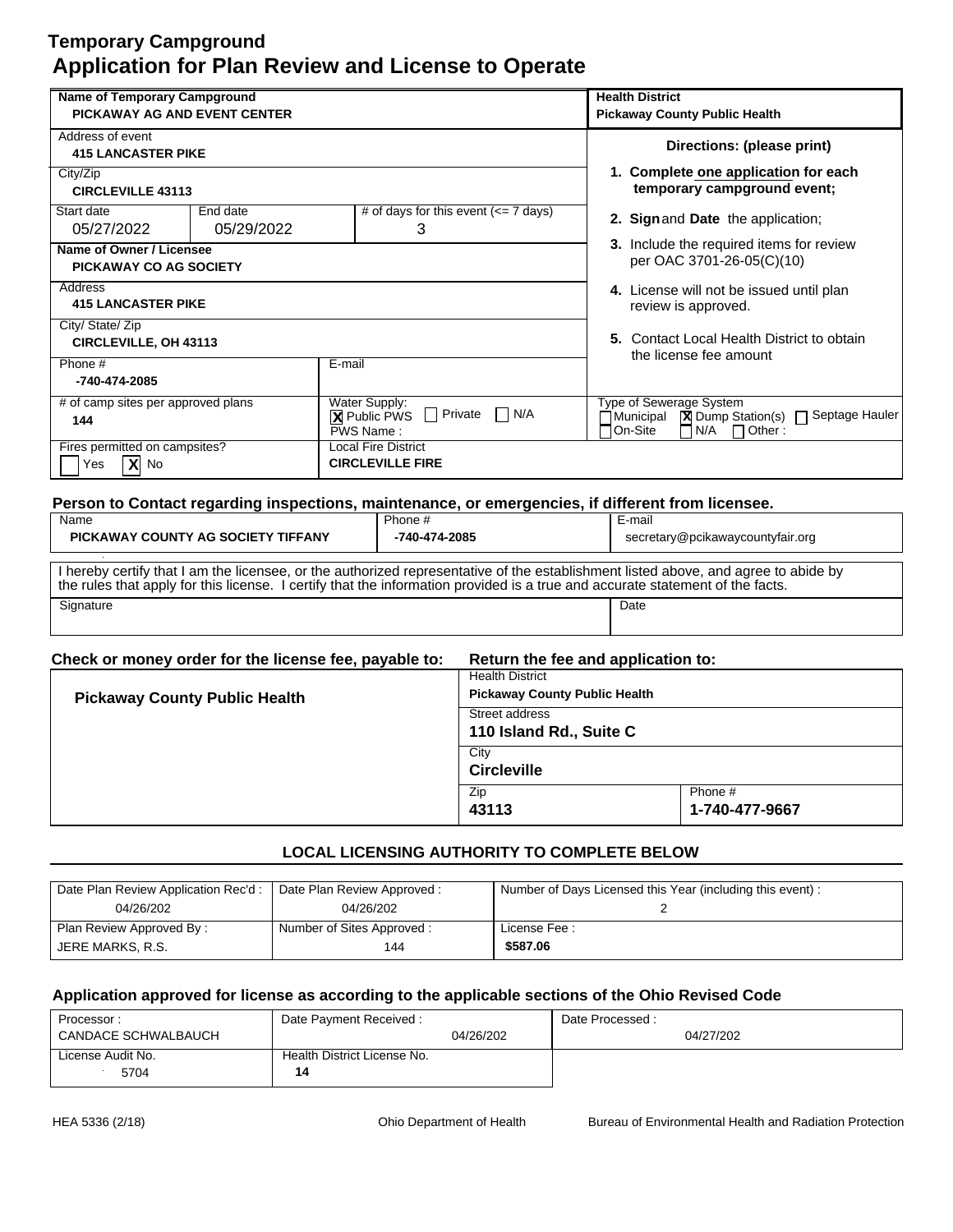| <b>Name of Temporary Campground</b>                                                               |                                                             | <b>Health District</b>                                                                     |
|---------------------------------------------------------------------------------------------------|-------------------------------------------------------------|--------------------------------------------------------------------------------------------|
| PICKAWAY COUNTY AG AND EVENT CENTER                                                               |                                                             | <b>Pickaway County Public Health</b>                                                       |
| Address of event                                                                                  |                                                             |                                                                                            |
| <b>415 LANCASTER PIKE</b>                                                                         |                                                             | Directions: (please print)                                                                 |
| City/Zip                                                                                          |                                                             | 1. Complete one application for each                                                       |
| <b>CIRCLEVILLE 43113</b>                                                                          |                                                             | temporary campground event;                                                                |
| Start date<br>End date                                                                            | # of days for this event $\left(\leq 7 \text{ days}\right)$ | 2. Sign and Date the application;                                                          |
| 07/18/2021<br>07/16/2021                                                                          | 3                                                           |                                                                                            |
| Name of Owner / Licensee                                                                          |                                                             | 3. Include the required items for review                                                   |
| PICKAWAY CO AG SOCIETY                                                                            |                                                             | per OAC 3701-26-05(C)(10)                                                                  |
| Address                                                                                           |                                                             | 4. License will not be issued until plan                                                   |
| <b>415 LANCASTER PIKE</b>                                                                         |                                                             | review is approved.                                                                        |
| City/ State/ Zip                                                                                  |                                                             |                                                                                            |
| <b>CIRCLEVILLE, OH 43113</b>                                                                      |                                                             | 5. Contact Local Health District to obtain<br>the license fee amount                       |
| Phone #                                                                                           | E-mail                                                      |                                                                                            |
| -740-474-2085<br>secretary@pickawaycountyfair.org                                                 |                                                             |                                                                                            |
| # of camp sites per approved plans                                                                | Water Supply:                                               | Type of Sewerage System                                                                    |
| $\Box$ N/A<br>$\Box$ Private<br>$\boxtimes$ Public PWS<br>144<br>PWS Name: CITY                   |                                                             | <b>X</b> Dump Station(s) □ Septage Hauler<br>∏Municipal<br>N/A<br>On-Site<br>$\Box$ Other: |
| Fires permitted on campsites?<br><b>Local Fire District</b>                                       |                                                             |                                                                                            |
| $X$ No<br><b>CIRCLEVILLE CITY</b><br>Yes                                                          |                                                             |                                                                                            |
| Person to Contact regarding inspections, maintenance, or emergencies, if different from licensee. |                                                             |                                                                                            |

| Name                                                                                                                                                                                                                                                                | Phone # | E-mail |  |
|---------------------------------------------------------------------------------------------------------------------------------------------------------------------------------------------------------------------------------------------------------------------|---------|--------|--|
|                                                                                                                                                                                                                                                                     |         |        |  |
| I hereby certify that I am the licensee, or the authorized representative of the establishment listed above, and agree to abide by<br>the rules that apply for this license. I certify that the information provided is a true and accurate statement of the facts. |         |        |  |
| Signature                                                                                                                                                                                                                                                           |         | Date   |  |

| Check or money order for the license fee, payable to: |
|-------------------------------------------------------|
|-------------------------------------------------------|

| <b>Pickaway County Public Health</b> | <b>Health District</b><br><b>Pickaway County Public Health</b> |                |  |
|--------------------------------------|----------------------------------------------------------------|----------------|--|
|                                      | Street address                                                 |                |  |
|                                      | 110 Island Rd., Suite C                                        |                |  |
|                                      | City                                                           |                |  |
|                                      | <b>Circleville</b>                                             |                |  |
|                                      | Zip                                                            | Phone #        |  |
|                                      | 43113                                                          | 1-740-477-9667 |  |

## **LOCAL LICENSING AUTHORITY TO COMPLETE BELOW**

| Date Plan Review Application Rec'd: | Date Plan Review Approved: | Number of Days Licensed this Year (including this event): |
|-------------------------------------|----------------------------|-----------------------------------------------------------|
| Plan Review Approved By:            | Number of Sites Approved:  | License Fee:<br>\$165.00                                  |

| Processor:        | Date Payment Received:      | Date Processed: |
|-------------------|-----------------------------|-----------------|
|                   |                             |                 |
| License Audit No. | Health District License No. |                 |
|                   | 18                          |                 |
|                   |                             |                 |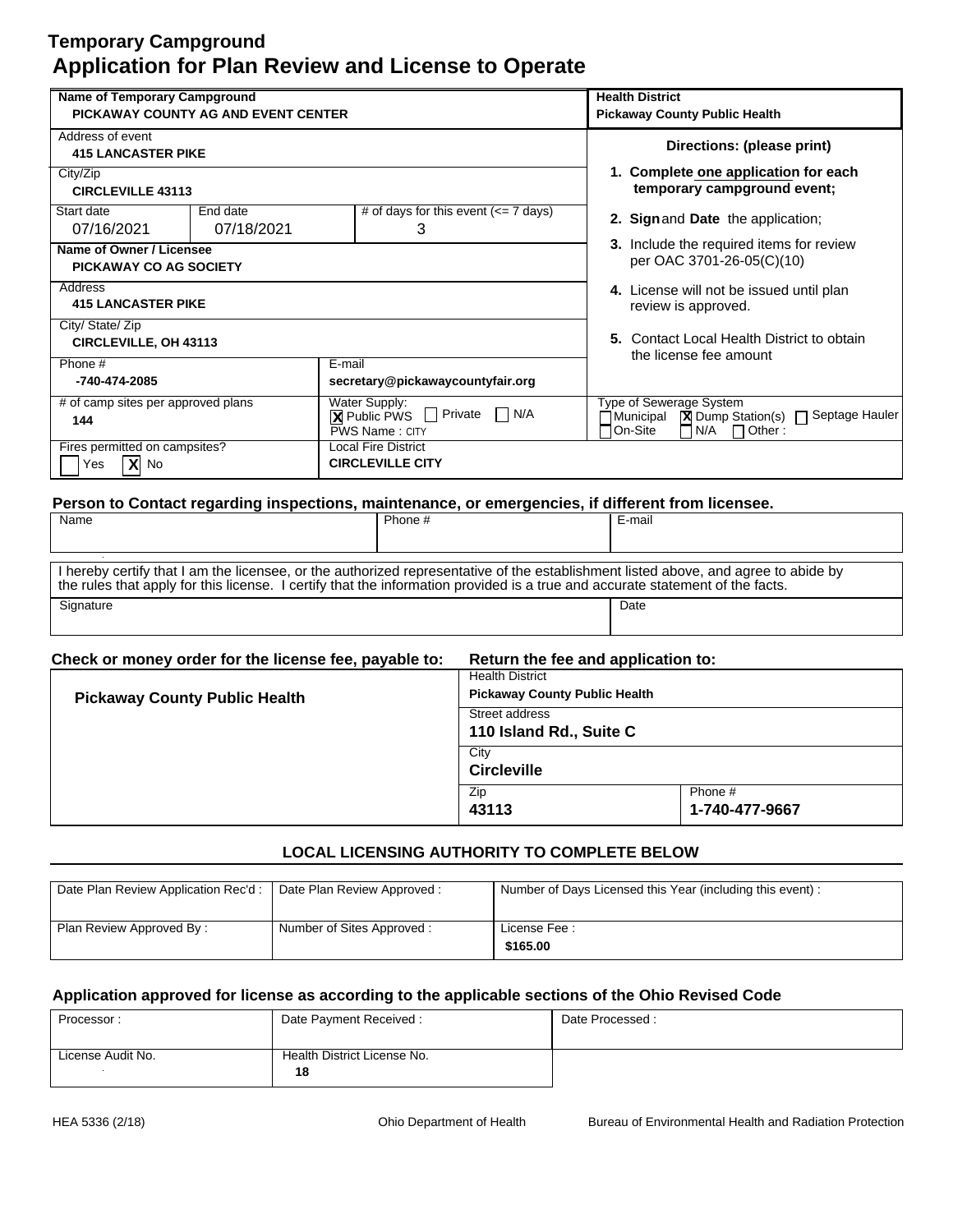| <b>Name of Temporary Campground</b>                           |                        |                                                   |                                                                                                   | <b>Health District</b>                                                       |                                |                                                                                            |
|---------------------------------------------------------------|------------------------|---------------------------------------------------|---------------------------------------------------------------------------------------------------|------------------------------------------------------------------------------|--------------------------------|--------------------------------------------------------------------------------------------|
| PICKAWAY COUNTY AG AND EVENT CENTER                           |                        |                                                   |                                                                                                   | <b>Pickaway County Public Health</b>                                         |                                |                                                                                            |
| Address of event<br><b>415 LANCASTER PIKE</b>                 |                        |                                                   |                                                                                                   |                                                                              |                                | Directions: (please print)                                                                 |
| City/Zip<br><b>CIRCLEVILLE 43113</b>                          |                        |                                                   |                                                                                                   |                                                                              |                                | 1. Complete one application for each<br>temporary campground event;                        |
| Start date<br>10/17/2021                                      | End date<br>10/23/2021 |                                                   | # of days for this event $\left(\leq 7 \text{ days}\right)$<br>7                                  |                                                                              |                                | 2. Sign and Date the application;                                                          |
| Name of Owner / Licensee<br><b>PICKAWAY COUNTY AG SOCIETY</b> |                        |                                                   |                                                                                                   | <b>3.</b> Include the required items for review<br>per OAC 3701-26-05(C)(10) |                                |                                                                                            |
| Address<br><b>415 LANCASTER PIKE</b>                          |                        |                                                   |                                                                                                   |                                                                              | review is approved.            | 4. License will not be issued until plan                                                   |
| City/ State/ Zip<br><b>CIRCLEVILLE, OH 43113</b>              |                        |                                                   |                                                                                                   |                                                                              | the license fee amount         | 5. Contact Local Health District to obtain                                                 |
| Phone #                                                       |                        | E-mail                                            | secretary@pickawaycountyfair.org                                                                  |                                                                              |                                |                                                                                            |
| $#$ of camp sites per approved plans<br>144                   |                        | Water Supply:<br><b>X</b> Public PWS<br>PWS Name: | $\Box$ N/A<br>Private<br>$\mathsf{L}$                                                             | 7 Municipal<br>On-Site                                                       | Type of Sewerage System<br>N/A | $\boxed{\mathbf{X}}$ Dump Station(s) $\boxed{\phantom{1}}$ Septage Hauler<br>$\Box$ Other: |
| Fires permitted on campsites?<br>$X$ No<br>Yes                |                        |                                                   | <b>Local Fire District</b>                                                                        |                                                                              |                                |                                                                                            |
|                                                               |                        |                                                   | Person to Contact regarding inspections, maintenance, or emergencies, if different from licensee. |                                                                              |                                |                                                                                            |
| Name                                                          |                        |                                                   | Phone #                                                                                           | E-mail                                                                       |                                |                                                                                            |
| <b>PICKAWAY COUNTY AG SOCIETY</b>                             |                        |                                                   |                                                                                                   |                                                                              |                                |                                                                                            |

| I hereby certify that I am the licensee, or the authorized representative of the establishment listed above, and agree to abide by<br>the rules that apply for this license. I certify that the information provided is a true and accurate statement of the facts. |      |
|---------------------------------------------------------------------------------------------------------------------------------------------------------------------------------------------------------------------------------------------------------------------|------|
| Signature                                                                                                                                                                                                                                                           | Date |

## **Check or money order for the license fee, payable to: Return the fee and application to:**

| <b>Pickaway County Public Health</b> | <b>Health District</b><br><b>Pickaway County Public Health</b> |                           |  |
|--------------------------------------|----------------------------------------------------------------|---------------------------|--|
|                                      | Street address<br>110 Island Rd., Suite C                      |                           |  |
|                                      | City<br><b>Circleville</b>                                     |                           |  |
|                                      | Zip<br>43113                                                   | Phone #<br>1-740-477-9667 |  |

## **LOCAL LICENSING AUTHORITY TO COMPLETE BELOW**

| Date Plan Review Application Rec'd: | Date Plan Review Approved: | Number of Days Licensed this Year (including this event): |
|-------------------------------------|----------------------------|-----------------------------------------------------------|
|                                     |                            |                                                           |
|                                     |                            |                                                           |
|                                     |                            |                                                           |
| Plan Review Approved By:            | Number of Sites Approved:  | License Fee:                                              |
|                                     |                            |                                                           |
|                                     |                            | \$165.00                                                  |
|                                     |                            |                                                           |

| Processor:        | Date Payment Received:      | Date Processed: |
|-------------------|-----------------------------|-----------------|
|                   |                             |                 |
| License Audit No. | Health District License No. |                 |
|                   | 24                          |                 |
|                   |                             |                 |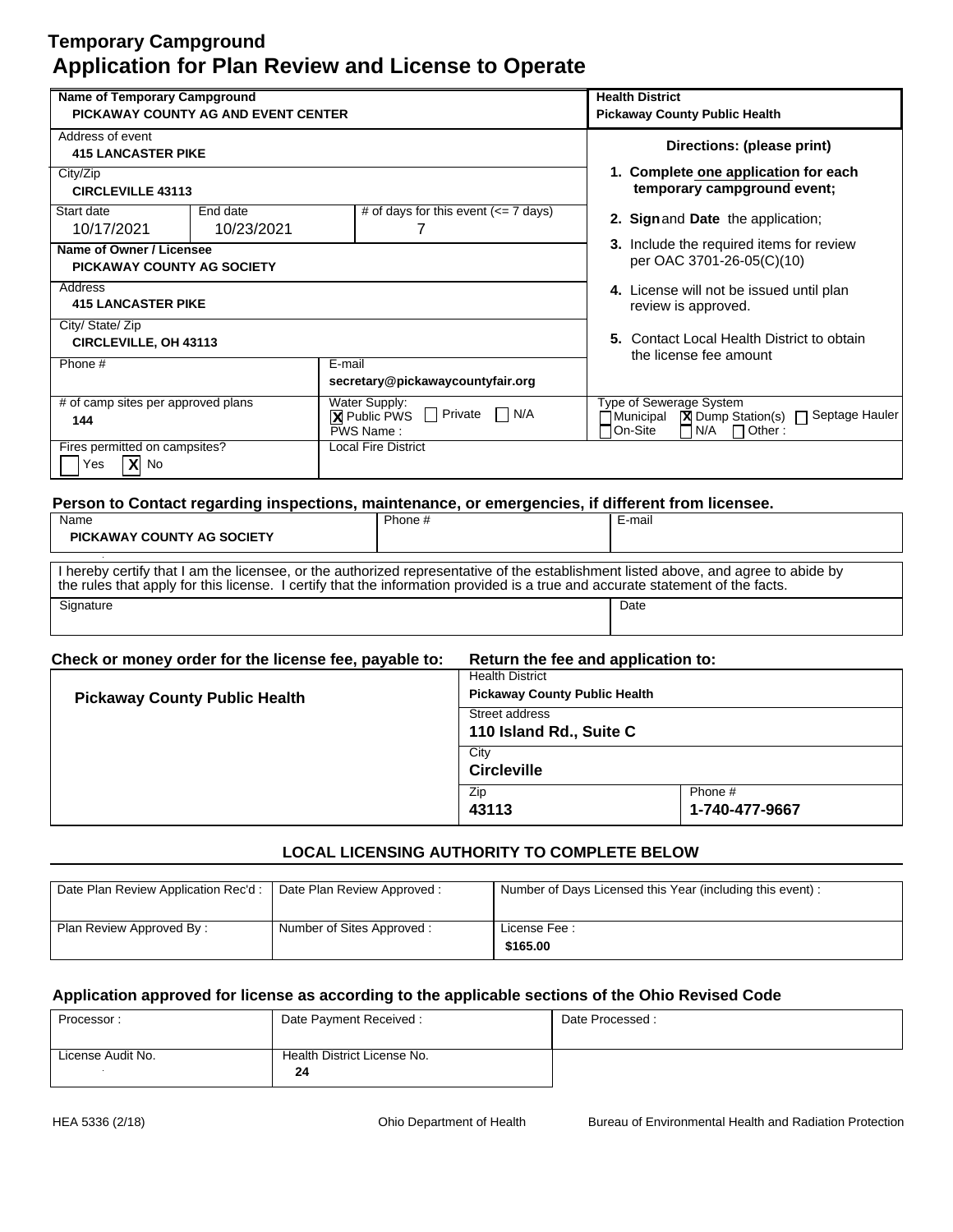| <b>Name of Temporary Campground</b>                           |                        |                                                                                                   | <b>Health District</b>                                                                                                 |
|---------------------------------------------------------------|------------------------|---------------------------------------------------------------------------------------------------|------------------------------------------------------------------------------------------------------------------------|
| <b>PICKAWAY COUNTY AG SOCIETY</b>                             |                        |                                                                                                   | <b>Pickaway County Public Health</b>                                                                                   |
| Address of event<br><b>415 LANCASTER PIKE</b>                 |                        |                                                                                                   | Directions: (please print)                                                                                             |
| City/Zip<br><b>CIRCLEVILLE 43113</b>                          |                        |                                                                                                   | 1. Complete one application for each<br>temporary campground event;                                                    |
| Start date<br>08/20/2021                                      | End date<br>08/22/2021 | # of days for this event $\left(\leq 7 \text{ days}\right)$<br>3                                  | 2. Sign and Date the application;                                                                                      |
| Name of Owner / Licensee<br><b>PICKAWAY COUNTY AG SOCIETY</b> |                        |                                                                                                   | 3. Include the required items for review<br>per OAC 3701-26-05(C)(10)                                                  |
| Address<br><b>415 LANCASTER PIKE</b>                          |                        | 4. License will not be issued until plan<br>review is approved.                                   |                                                                                                                        |
| City/ State/ Zip<br><b>CIRCLEVILLE, OH 43113</b>              |                        |                                                                                                   | 5. Contact Local Health District to obtain<br>the license fee amount                                                   |
| Phone #<br>-740-474-2085                                      |                        | E-mail<br>secretary@pickawaycountyfair.org                                                        |                                                                                                                        |
| # of camp sites per approved plans<br>144                     |                        | Water Supply:<br>$\Box$ Private<br>N/A<br>$\perp$<br><b>X</b> Public PWS<br>PWS Name:             | Type of Sewerage System<br><b>X</b> Dump Station(s) □ Septage Hauler<br>7 Municipal<br>On-Site<br>$N/A$ $\Box$ Other : |
| Fires permitted on campsites?<br>$X $ No<br>Yes               |                        | <b>Local Fire District</b>                                                                        |                                                                                                                        |
|                                                               |                        | Person to Contact regarding inspections, maintenance, or emergencies, if different from licensee. |                                                                                                                        |
| Name                                                          |                        | Phone #                                                                                           | E-mail                                                                                                                 |
| <b>PICKAWAY COUNTY AG SOCIETY</b>                             |                        | -740-474-2085                                                                                     | secretary@pickawaycountyfair.org                                                                                       |

| I hereby certify that I am the licensee, or the authorized representative of the establishment listed above, and agree to abide by<br>the rules that apply for this license. I certify that the information provided is a true and accurate statement of the facts. |      |
|---------------------------------------------------------------------------------------------------------------------------------------------------------------------------------------------------------------------------------------------------------------------|------|
| Signature                                                                                                                                                                                                                                                           | Date |

| Check or money order for the license fee, payable to:<br>Return the fee and application to: |
|---------------------------------------------------------------------------------------------|
|---------------------------------------------------------------------------------------------|

| <b>Pickaway County Public Health</b> | <b>Health District</b><br><b>Pickaway County Public Health</b> |                           |
|--------------------------------------|----------------------------------------------------------------|---------------------------|
|                                      | Street address<br>110 Island Rd., Suite C                      |                           |
|                                      | City<br><b>Circleville</b>                                     |                           |
|                                      | Zip<br>43113                                                   | Phone #<br>1-740-477-9667 |

## **LOCAL LICENSING AUTHORITY TO COMPLETE BELOW**

| Date Plan Review Application Rec'd :   Date Plan Review Approved : |                           | Number of Days Licensed this Year (including this event): |
|--------------------------------------------------------------------|---------------------------|-----------------------------------------------------------|
| Plan Review Approved By:                                           | Number of Sites Approved: | License Fee:<br>\$165.00                                  |

| Processor:        | Date Payment Received:      | Date Processed: |
|-------------------|-----------------------------|-----------------|
|                   |                             |                 |
| License Audit No. | Health District License No. |                 |
|                   | 19                          |                 |
|                   |                             |                 |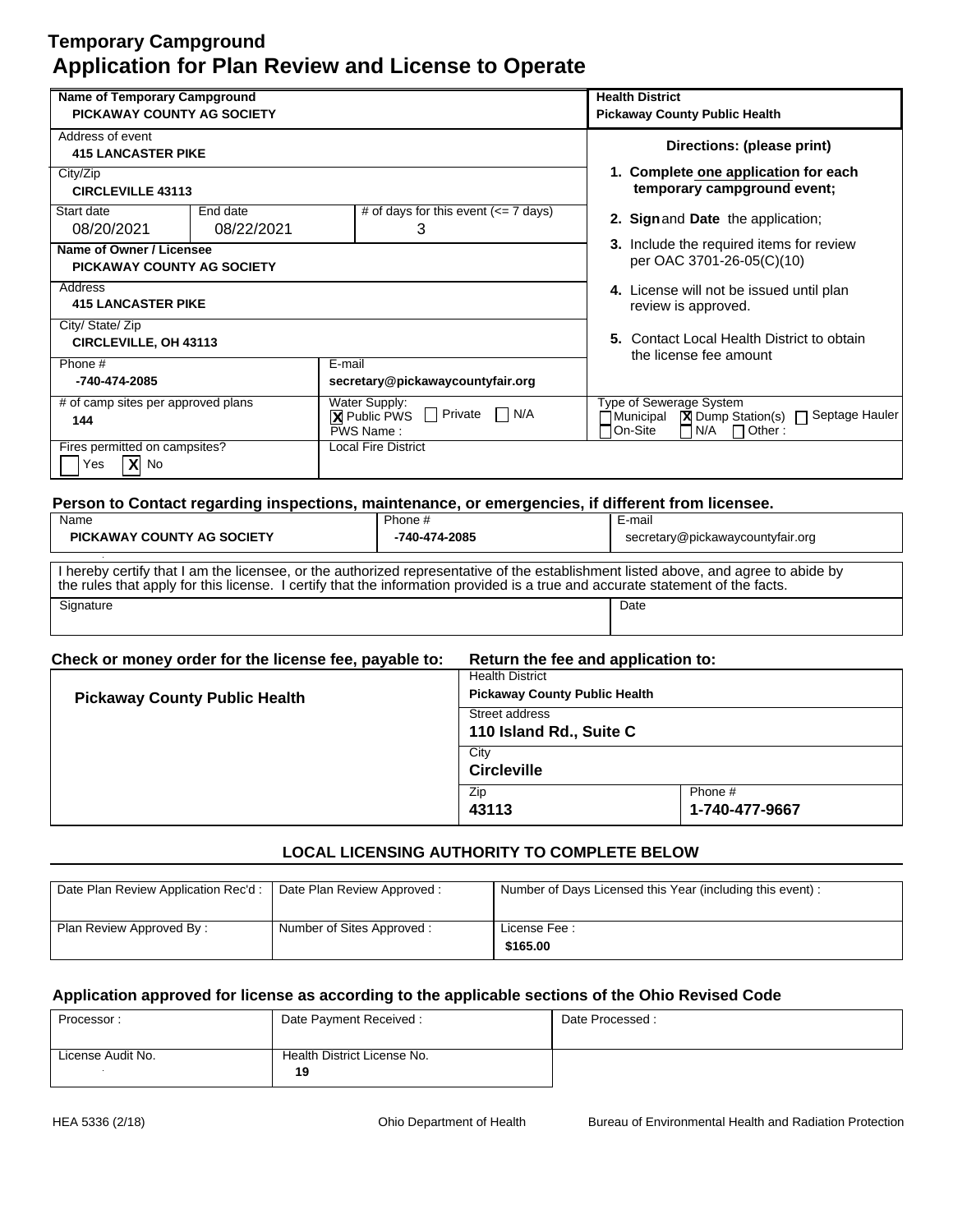| <b>Name of Temporary Campground</b>                                                                                    |        | <b>Health District</b>                                                          |                                                                                                                                                        |
|------------------------------------------------------------------------------------------------------------------------|--------|---------------------------------------------------------------------------------|--------------------------------------------------------------------------------------------------------------------------------------------------------|
| PICKAWAY COUNTY AG SOCIETY                                                                                             |        | <b>Pickaway County Public Health</b>                                            |                                                                                                                                                        |
| Address of event<br><b>415 LANCASTER PIKE</b>                                                                          |        |                                                                                 | Directions: (please print)                                                                                                                             |
| City/Zip<br><b>CIRCLEVILLE 43113</b>                                                                                   |        |                                                                                 | 1. Complete one application for each<br>temporary campground event;                                                                                    |
| # of days for this event $\left(\leq 7 \text{ days}\right)$<br>Start date<br>End date<br>3<br>08/27/2021<br>08/29/2021 |        | 2. Sign and Date the application;                                               |                                                                                                                                                        |
| Name of Owner / Licensee<br><b>PICKAWAY COUNTY AG SOCIETY</b>                                                          |        | 3. Include the required items for review<br>per OAC 3701-26-05(C)(10)           |                                                                                                                                                        |
| Address                                                                                                                |        |                                                                                 | 4. License will not be issued until plan<br>review is approved.                                                                                        |
| City/ State/ Zip                                                                                                       |        |                                                                                 |                                                                                                                                                        |
| $\overline{\phantom{a}}$                                                                                               |        |                                                                                 | 5. Contact Local Health District to obtain<br>the license fee amount                                                                                   |
| Phone #                                                                                                                | E-mail |                                                                                 |                                                                                                                                                        |
| # of camp sites per approved plans<br>144                                                                              |        | Water Supply:<br>П<br>Private<br>$\Box$ N/A<br><b>X</b> Public PWS<br>PWS Name: | Type of Sewerage System<br>$\boxed{\mathbf{X}}$ Dump Station(s) $\boxed{\phantom{1}}$ Septage Hauler<br>Municipal<br>l On-Site<br>N/A<br>$\Box$ Other: |
| Fires permitted on campsites?<br>$ X $ No<br>Yes                                                                       |        | Local Fire District                                                             |                                                                                                                                                        |
|                                                                                                                        |        |                                                                                 | Person to Contact regarding inspections, maintenance, or emergencies, if different from licensee.                                                      |
| Name                                                                                                                   |        | Phone #                                                                         | E-mail                                                                                                                                                 |
| <b>PICKAWAY COUNTY AG SOCIETY</b>                                                                                      |        | -740-474-2085                                                                   | secretary@pickawaycountyfair.org                                                                                                                       |
|                                                                                                                        |        |                                                                                 |                                                                                                                                                        |

Signature Date **Date of the Contract of Contract Contract of Contract Contract Contract On Contract Contract On Contract On Contract On Contract On Contract On Contract On Contract On Contract On Contract On Contract On Co** I hereby certify that I am the licensee, or the authorized representative of the establishment listed above, and agree to abide by the rules that apply for this license. I certify that the information provided is a true and accurate statement of the facts.

| Check or money order for the license fee, payable to: | Return the fee and application to: |
|-------------------------------------------------------|------------------------------------|
|                                                       |                                    |

| <b>Pickaway County Public Health</b> | <b>Health District</b><br><b>Pickaway County Public Health</b> |                           |
|--------------------------------------|----------------------------------------------------------------|---------------------------|
|                                      | Street address<br>110 Island Rd., Suite C                      |                           |
|                                      | City<br><b>Circleville</b>                                     |                           |
|                                      | Zip<br>43113                                                   | Phone #<br>1-740-477-9667 |

## **LOCAL LICENSING AUTHORITY TO COMPLETE BELOW**

| Date Plan Review Application Rec'd: | Date Plan Review Approved: | Number of Days Licensed this Year (including this event): |
|-------------------------------------|----------------------------|-----------------------------------------------------------|
| Plan Review Approved By:            | Number of Sites Approved:  | License Fee:<br>\$165.00                                  |

| Processor:        | Date Payment Received:      | Date Processed: |
|-------------------|-----------------------------|-----------------|
|                   |                             |                 |
| License Audit No. | Health District License No. |                 |
|                   | 20                          |                 |
|                   |                             |                 |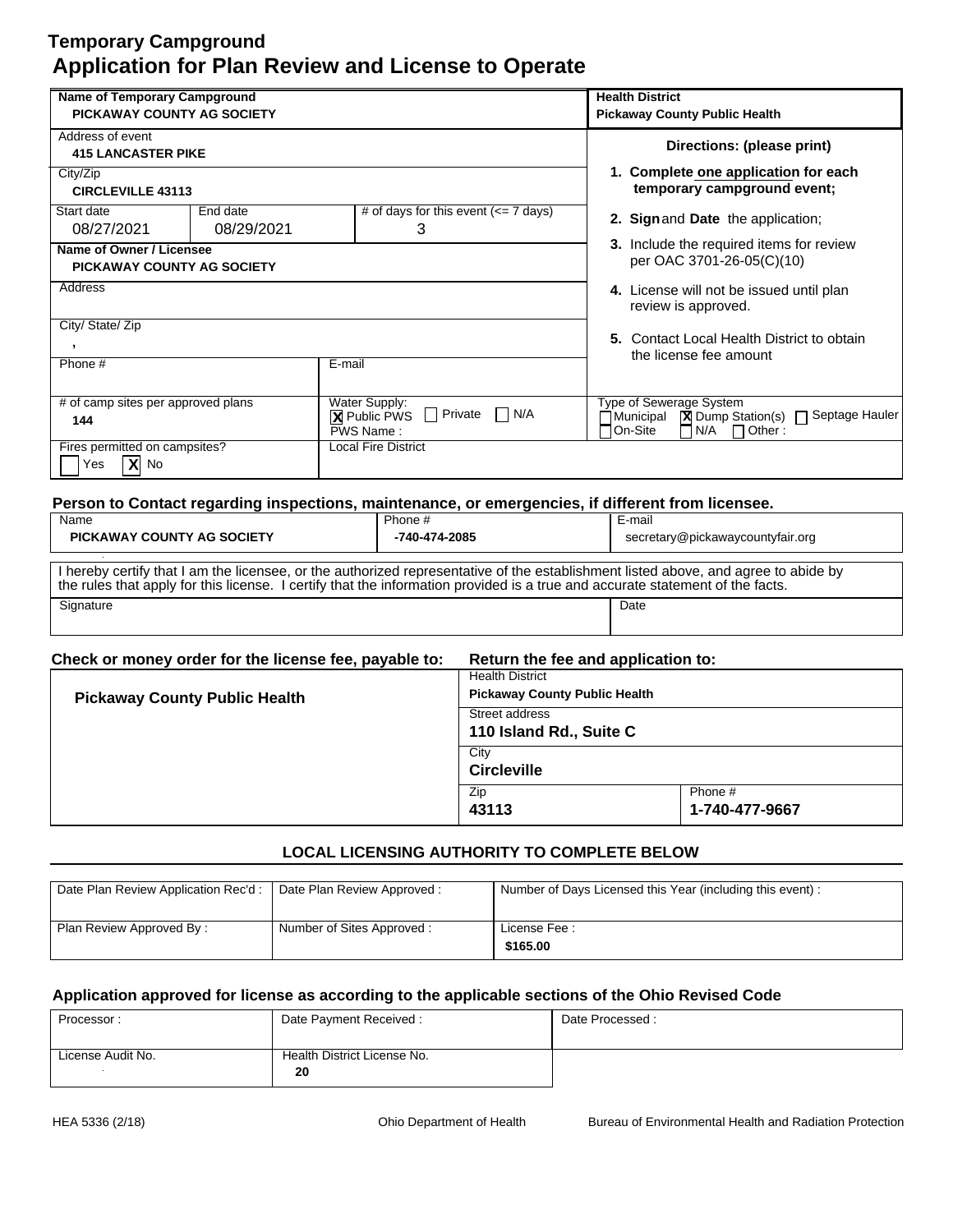| <b>Name of Temporary Campground</b>                                                    |            |                                                                                                                                                                                                | <b>Health District</b>                                                                                                             |
|----------------------------------------------------------------------------------------|------------|------------------------------------------------------------------------------------------------------------------------------------------------------------------------------------------------|------------------------------------------------------------------------------------------------------------------------------------|
| PICKAWAY COUNTY FAIR GROUNDS                                                           |            |                                                                                                                                                                                                | <b>Pickaway County Public Health</b>                                                                                               |
| Address of event                                                                       |            |                                                                                                                                                                                                | Directions: (please print)                                                                                                         |
| <b>415 LANCASTER PK</b>                                                                |            |                                                                                                                                                                                                |                                                                                                                                    |
| City/Zip                                                                               |            |                                                                                                                                                                                                | 1. Complete one application for each                                                                                               |
| <b>CIRCLEVILLE 43113</b>                                                               |            |                                                                                                                                                                                                | temporary campground event;                                                                                                        |
| Start date                                                                             | End date   | # of days for this event $\left(\leq 7 \text{ days}\right)$                                                                                                                                    | 2. Sign and Date the application;                                                                                                  |
| 05/28/2021                                                                             | 05/30/2021 | 3                                                                                                                                                                                              |                                                                                                                                    |
| Name of Owner / Licensee                                                               |            |                                                                                                                                                                                                | 3. Include the required items for review                                                                                           |
| <b>PICKAWAY COUNTY AG SOCIETY</b>                                                      |            |                                                                                                                                                                                                | per OAC 3701-26-05(C)(10)                                                                                                          |
| Address                                                                                |            |                                                                                                                                                                                                | 4. License will not be issued until plan                                                                                           |
| <b>415 LANCASTER PK</b>                                                                |            |                                                                                                                                                                                                | review is approved.                                                                                                                |
| City/ State/ Zip                                                                       |            |                                                                                                                                                                                                |                                                                                                                                    |
| CIRCLEVILLE, OH 43113                                                                  |            |                                                                                                                                                                                                | 5. Contact Local Health District to obtain<br>the license fee amount                                                               |
| Phone #                                                                                |            | E-mail                                                                                                                                                                                         |                                                                                                                                    |
| 1-740-474-2085                                                                         |            | secretary@pickawaycountyfair.org                                                                                                                                                               |                                                                                                                                    |
| # of camp sites per approved plans                                                     |            | Water Supply:                                                                                                                                                                                  | Type of Sewerage System                                                                                                            |
| 144                                                                                    |            | $\Box$ Private<br>$\Box$ N/A<br><b>X</b> Public PWS<br>$\boxed{\mathbf{X}}$ Dump Station(s) $\boxed{\phantom{1}}$ Septage Hauler<br>⊣Municipal<br>PWS Name:<br>On-Site<br>N/A<br>$\Box$ Other: |                                                                                                                                    |
| Fires permitted on campsites?                                                          |            | Local Fire District                                                                                                                                                                            |                                                                                                                                    |
| $\overline{\mathbf{x}}$<br>No<br>Yes                                                   |            | <b>CIRCLEVILLE FIRE DEPARTMENT</b><br><b>CIRCLEVILLE</b><br>43113                                                                                                                              |                                                                                                                                    |
|                                                                                        |            |                                                                                                                                                                                                |                                                                                                                                    |
|                                                                                        |            | Person to Contact regarding inspections, maintenance, or emergencies, if different from licensee.                                                                                              |                                                                                                                                    |
| Name<br>Phone #                                                                        |            | E-mail                                                                                                                                                                                         |                                                                                                                                    |
| <b>PICKAWAY COUNTY AG SOCIETY</b><br>-740-474-2085<br>secretary@pickawaycountyfair.org |            |                                                                                                                                                                                                |                                                                                                                                    |
|                                                                                        |            |                                                                                                                                                                                                | I hereby certify that I am the licensee, or the authorized representative of the establishment listed above, and agree to abide by |

Signature Date **Date of the Contract of Contract Contract of Contract Contract Contract On Contract Contract On Contract On Contract On Contract On Contract On Contract On Contract On Contract On Contract On Contract On Co** I hereby certify that I am the licensee, or the authorized representative of the establishment listed above, and agree to abide by the rules that apply for this license. I certify that the information provided is a true and accurate statement of the facts.

#### **Check or money order for the license fee, payable to: Return the fee and application to:**

| <b>Pickaway County Public Health</b> | <b>Health District</b><br><b>Pickaway County Public Health</b><br>Street address<br>110 Island Rd., Suite C |                           |
|--------------------------------------|-------------------------------------------------------------------------------------------------------------|---------------------------|
|                                      | City<br><b>Circleville</b>                                                                                  |                           |
|                                      | Zip<br>43113                                                                                                | Phone #<br>1-740-477-9667 |

## **LOCAL LICENSING AUTHORITY TO COMPLETE BELOW**

| Date Plan Review Application Rec'd :   Date Plan Review Approved : |                           | Number of Days Licensed this Year (including this event): |
|--------------------------------------------------------------------|---------------------------|-----------------------------------------------------------|
| Plan Review Approved By:                                           | Number of Sites Approved: | License Fee:<br>\$165.00                                  |

| Processor:        | Date Payment Received:      | Date Processed: |
|-------------------|-----------------------------|-----------------|
|                   |                             |                 |
| License Audit No. | Health District License No. |                 |
|                   | 2102                        |                 |
|                   |                             |                 |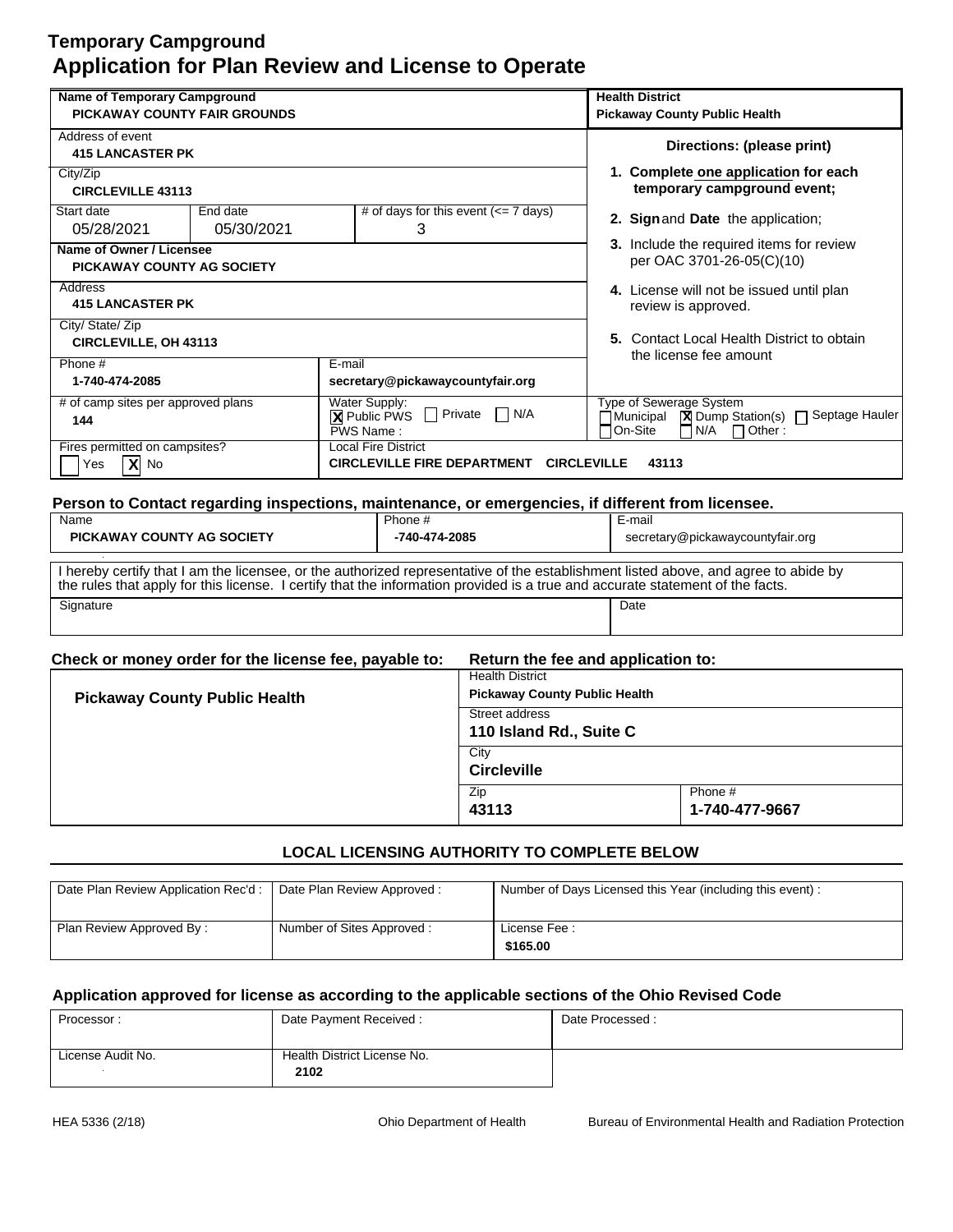| Name of Temporary Campground                                                                                                  |                                                                  | <b>Health District</b>                                          |                                                                                                                                                      |                                                                                                   |
|-------------------------------------------------------------------------------------------------------------------------------|------------------------------------------------------------------|-----------------------------------------------------------------|------------------------------------------------------------------------------------------------------------------------------------------------------|---------------------------------------------------------------------------------------------------|
| <b>PICKAWAY COUNTY FAIRGROUNDS</b>                                                                                            |                                                                  |                                                                 | <b>Pickaway County Public Health</b>                                                                                                                 |                                                                                                   |
| Address of event<br><b>415 LANCASTER PIKE</b>                                                                                 |                                                                  |                                                                 |                                                                                                                                                      | Directions: (please print)                                                                        |
| City/Zip<br><b>CIRCLEVILLE 43113</b>                                                                                          |                                                                  |                                                                 |                                                                                                                                                      | 1. Complete one application for each<br>temporary campground event;                               |
| # of days for this event $\left(\rightleftharpoons$ 7 days)<br>Start date<br>End date<br>10/07/2020<br>09/30/2020<br>8        |                                                                  |                                                                 | 2. Sign and Date the application;                                                                                                                    |                                                                                                   |
| Name of Owner / Licensee<br><b>PICKAWAY COUNTY FAIRGROUNDS</b>                                                                |                                                                  |                                                                 | 3. Include the required items for review<br>per OAC 3701-26-05(C)(10)                                                                                |                                                                                                   |
| Address<br><b>415 LANCASTER PIKE</b>                                                                                          |                                                                  | 4. License will not be issued until plan<br>review is approved. |                                                                                                                                                      |                                                                                                   |
| City/ State/ Zip<br><b>CIRCLEVILLE, OH 43113</b>                                                                              |                                                                  |                                                                 |                                                                                                                                                      | 5. Contact Local Health District to obtain<br>the license fee amount                              |
| Phone #<br>-740-474-2085                                                                                                      |                                                                  | $E$ -mail<br>president@pickawaycountyfair.org                   |                                                                                                                                                      |                                                                                                   |
| # of camp sites per approved plans<br>Water Supply:<br>$\Box$ N/A<br>$\Box$ Private<br><b>X</b> Public PWS<br>50<br>PWS Name: |                                                                  |                                                                 | Type of Sewerage System<br>$\boxed{\mathbf{X}}$ Dump Station(s) $\boxed{\phantom{1}}$ Septage Hauler<br>Municipal<br>On-Site<br>N/A<br>$\Box$ Other: |                                                                                                   |
| Fires permitted on campsites?<br>$X $ No<br>Yes                                                                               | <b>Local Fire District</b><br><b>CIRCLEVILLE FIRE DEPARTMENT</b> |                                                                 | <b>CIRCLEVILLE</b>                                                                                                                                   | 43113                                                                                             |
|                                                                                                                               |                                                                  |                                                                 |                                                                                                                                                      | Person to Contact regarding inspections, maintenance, or emergencies, if different from licensee. |
| Name                                                                                                                          |                                                                  | Phone #                                                         |                                                                                                                                                      | E-mail                                                                                            |
| <b>VON CREMEANS</b><br>-740-404-4041                                                                                          |                                                                  |                                                                 | president@pickawaycountyfiar.org                                                                                                                     |                                                                                                   |

Signature Date **Date of the Contract of Contract Contract of Contract Contract Contract On Contract Contract On Contract On Contract On Contract On Contract On Contract On Contract On Contract On Contract On Contract On Co** I hereby certify that I am the licensee, or the authorized representative of the establishment listed above, and agree to abide by the rules that apply for this license. I certify that the information provided is a true and accurate statement of the facts.

#### **Check or money order for the license fee, payable to: Return the fee and application to:**

| <b>Pickaway County Public Health</b> | <b>Health District</b><br><b>Pickaway County Public Health</b> |                           |
|--------------------------------------|----------------------------------------------------------------|---------------------------|
|                                      | Street address<br>110 Island Rd., Suite C                      |                           |
|                                      | City<br><b>Circleville</b>                                     |                           |
|                                      | Zip<br>43113                                                   | Phone #<br>1-740-477-9667 |

## **LOCAL LICENSING AUTHORITY TO COMPLETE BELOW**

| Date Plan Review Application Rec'd : | Date Plan Review Approved: | Number of Days Licensed this Year (including this event): |
|--------------------------------------|----------------------------|-----------------------------------------------------------|
|                                      |                            |                                                           |
|                                      |                            |                                                           |
|                                      |                            |                                                           |
| Plan Review Approved By:             | Number of Sites Approved:  | License Fee:                                              |
|                                      |                            |                                                           |
|                                      |                            | \$165.00                                                  |
|                                      |                            |                                                           |

| Processor:        | Date Payment Received:      | Date Processed: |
|-------------------|-----------------------------|-----------------|
|                   |                             |                 |
| License Audit No. | Health District License No. |                 |
|                   | 17                          |                 |
|                   |                             |                 |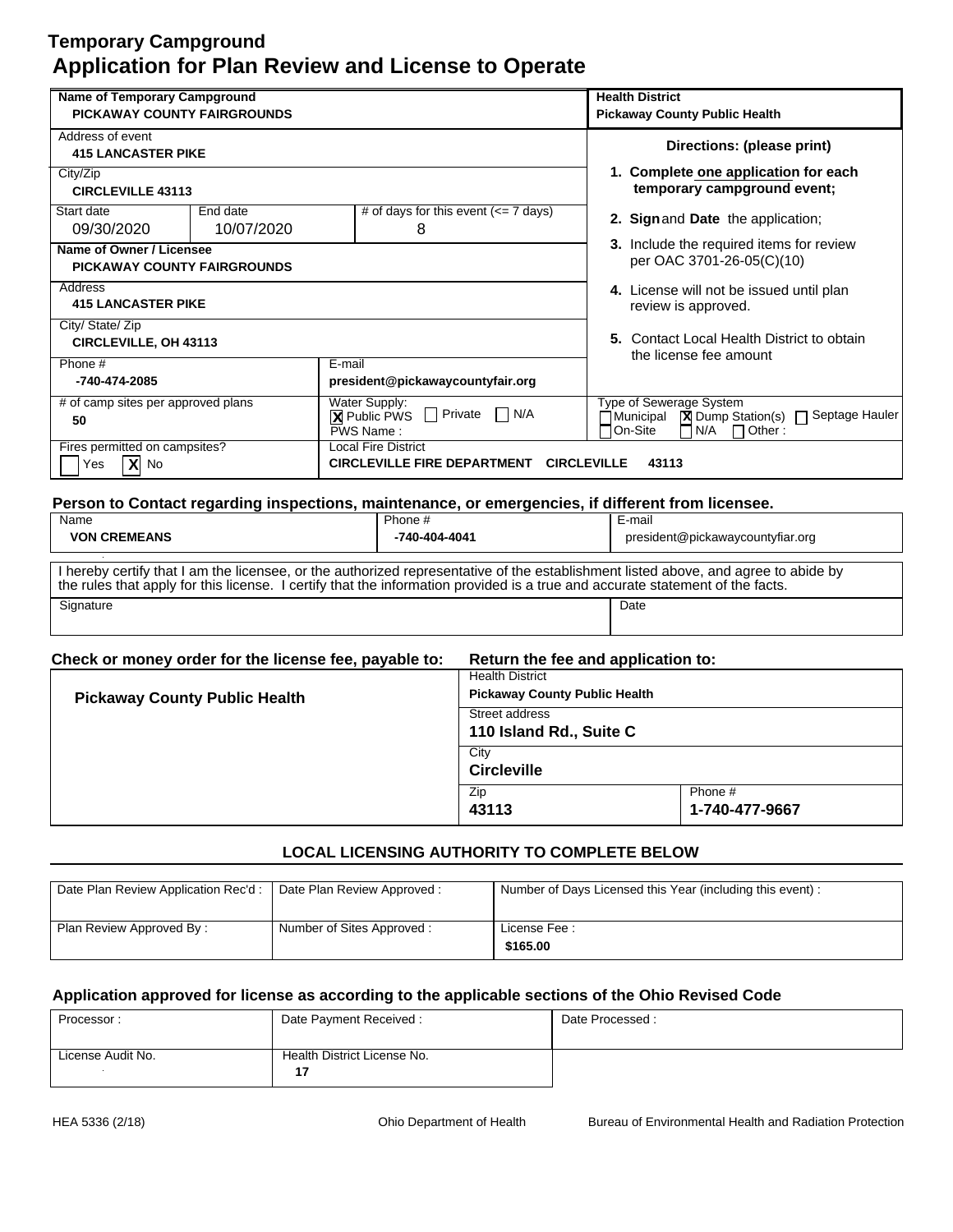| <b>Name of Temporary Campground</b>                               |                        |                                                                                                               | <b>Health District</b>                                                                                         |
|-------------------------------------------------------------------|------------------------|---------------------------------------------------------------------------------------------------------------|----------------------------------------------------------------------------------------------------------------|
| <b>PUMPKIN SHOW PARKING</b>                                       |                        |                                                                                                               | <b>Pickaway County Public Health</b>                                                                           |
| Address of event<br><b>144 E MAIN ST</b>                          |                        |                                                                                                               | Directions: (please print)                                                                                     |
| City/Zip<br><b>CIRCLEVILLE 43113</b>                              |                        |                                                                                                               | 1. Complete one application for each<br>temporary campground event;                                            |
| Start date<br>10/18/2021                                          | End date<br>10/23/2021 | # of days for this event $\left(\rightleftharpoons$ 7 days)<br>6                                              | 2. Sign and Date the application;                                                                              |
| Name of Owner / Licensee<br><b>CIRCLEVILLE ATHLETIC CLUB, LLC</b> |                        |                                                                                                               | 3. Include the required items for review<br>per OAC 3701-26-05(C)(10)                                          |
| Address<br><b>2869 N COURT ST</b>                                 |                        |                                                                                                               | 4. License will not be issued until plan<br>review is approved.                                                |
| City/ State/ Zip<br><b>CIRCLEVILLE, OH 43113</b>                  |                        |                                                                                                               | 5. Contact Local Health District to obtain<br>the license fee amount                                           |
| Phone #<br>-740-497-4432                                          |                        | E-mail<br>cstevenson@harralstevenson.com                                                                      |                                                                                                                |
| # of camp sites per approved plans<br>10                          |                        | Water Supply:<br>П<br>N/A<br>$\Box$ Private<br>$\boxtimes$ Public PWS<br><b>PWS Name: CITY OF CIRCLEVILLE</b> | Type of Sewerage System<br>Dump Station(s)   X Septage Hauler<br>∃Municipal<br>On-Site<br>N/A<br>$\Box$ Other: |
| Fires permitted on campsites?<br>$X$ No<br>Yes                    |                        | <b>Local Fire District</b>                                                                                    |                                                                                                                |
|                                                                   |                        | Person to Contact regarding inspections, maintenance, or emergencies, if different from licensee.             |                                                                                                                |
| Name                                                              |                        | Phone #                                                                                                       | E-mail                                                                                                         |
| <b>CRAIG STEVENSON</b>                                            |                        | 1-614-561-7961                                                                                                | cstevenson@harralsteven.com                                                                                    |

| <b>UNAIG JIEVENJUN</b>                                                                                                                                                                                                                                              | 1-014-J01-7501 | <u>CSIEVEIISUITTEITIAITAISIEVEII.CUIT</u> |  |  |
|---------------------------------------------------------------------------------------------------------------------------------------------------------------------------------------------------------------------------------------------------------------------|----------------|-------------------------------------------|--|--|
|                                                                                                                                                                                                                                                                     |                |                                           |  |  |
| I hereby certify that I am the licensee, or the authorized representative of the establishment listed above, and agree to abide by<br>the rules that apply for this license. I certify that the information provided is a true and accurate statement of the facts. |                |                                           |  |  |
| Signature                                                                                                                                                                                                                                                           |                | Date                                      |  |  |
|                                                                                                                                                                                                                                                                     |                |                                           |  |  |

|  | Return the fee and application to:<br>Check or money order for the license fee, payable to: |  |
|--|---------------------------------------------------------------------------------------------|--|
|--|---------------------------------------------------------------------------------------------|--|

| <b>Pickaway County Public Health</b> | <b>Health District</b><br><b>Pickaway County Public Health</b> |                           |
|--------------------------------------|----------------------------------------------------------------|---------------------------|
|                                      | Street address<br>110 Island Rd., Suite C                      |                           |
|                                      | City<br><b>Circleville</b>                                     |                           |
|                                      | Zip<br>43113                                                   | Phone #<br>1-740-477-9667 |

## **LOCAL LICENSING AUTHORITY TO COMPLETE BELOW**

| Date Plan Review Application Rec'd :   Date Plan Review Approved : |                           | Number of Days Licensed this Year (including this event): |
|--------------------------------------------------------------------|---------------------------|-----------------------------------------------------------|
| Plan Review Approved By:                                           | Number of Sites Approved: | License Fee:<br>\$165.00                                  |

| Processor:        | Date Payment Received:      | Date Processed: |
|-------------------|-----------------------------|-----------------|
|                   |                             |                 |
| License Audit No. | Health District License No. |                 |
|                   | 1902                        |                 |
|                   |                             |                 |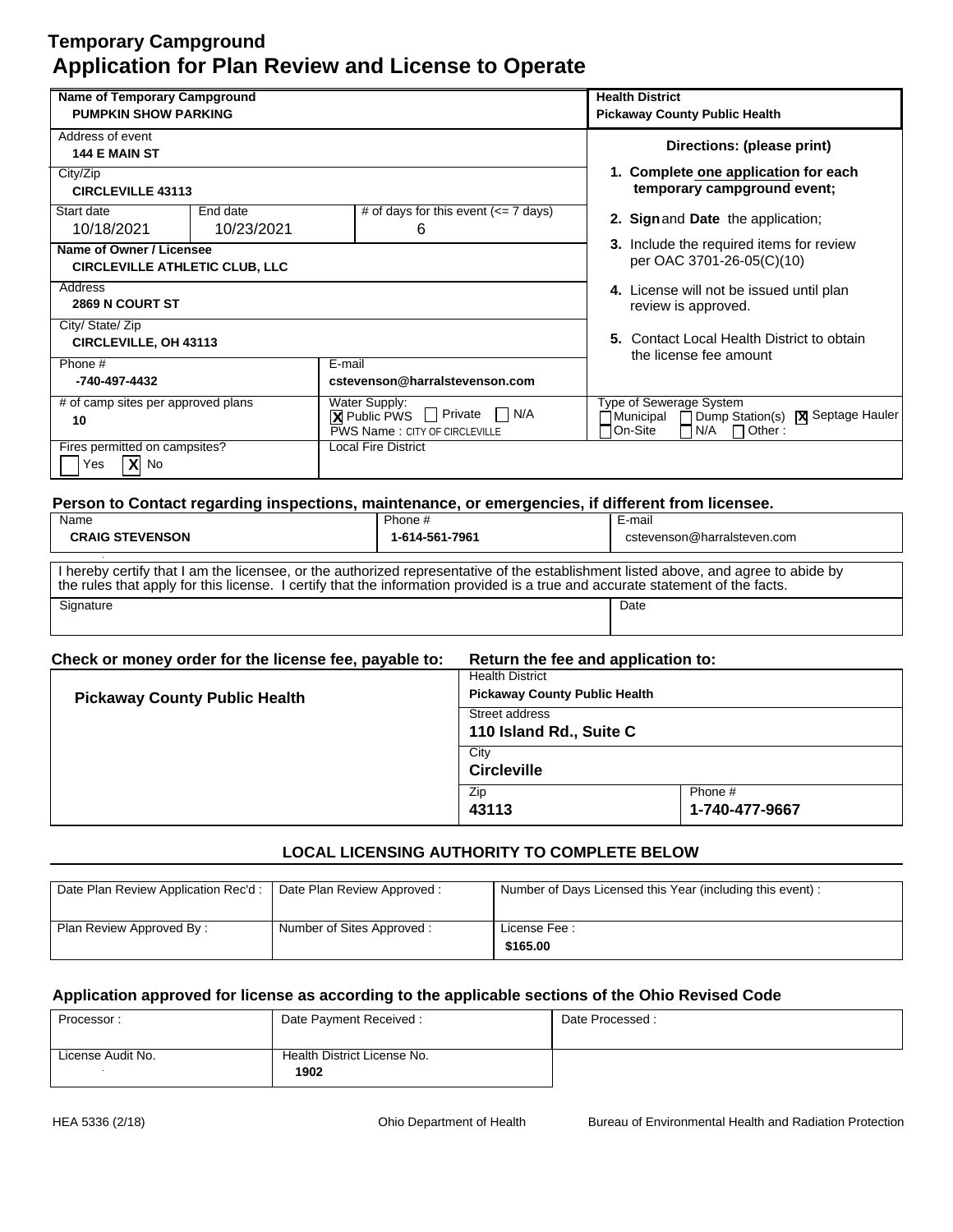| <b>Name of Temporary Campground</b><br><b>UPCHURCH CAMP</b>                                                                   |                        |                                                                                                               | <b>Health District</b><br><b>Pickaway County Public Health</b>                                                                                                                                                                                                      |
|-------------------------------------------------------------------------------------------------------------------------------|------------------------|---------------------------------------------------------------------------------------------------------------|---------------------------------------------------------------------------------------------------------------------------------------------------------------------------------------------------------------------------------------------------------------------|
| Address of event<br>145 E MAIN ST                                                                                             |                        |                                                                                                               | Directions: (please print)                                                                                                                                                                                                                                          |
| City/Zip<br><b>CIRCLEVILLE 43113</b>                                                                                          |                        |                                                                                                               | 1. Complete one application for each<br>temporary campground event;                                                                                                                                                                                                 |
| Start date<br>10/17/2021                                                                                                      | End date<br>10/23/2021 | # of days for this event $\left(\leq 7 \text{ days}\right)$<br>7                                              | 2. Sign and Date the application;                                                                                                                                                                                                                                   |
| Name of Owner / Licensee<br><b>LARRY UPCHURCH</b>                                                                             |                        |                                                                                                               | 3. Include the required items for review<br>per OAC 3701-26-05(C)(10)                                                                                                                                                                                               |
| Address<br><b>145 E MAIN ST</b>                                                                                               |                        | 4. License will not be issued until plan<br>review is approved.                                               |                                                                                                                                                                                                                                                                     |
| City/ State/ Zip<br><b>CIRCLEVILLE, OH 43113</b>                                                                              |                        |                                                                                                               | 5. Contact Local Health District to obtain<br>the license fee amount                                                                                                                                                                                                |
| Phone #<br>1-740-601-1657                                                                                                     |                        | E-mail<br>purpleiris2015@gmail.com                                                                            |                                                                                                                                                                                                                                                                     |
| # of camp sites per approved plans<br>Water Supply:<br>$\Box$ N/A<br>$\Box$ Private<br><b>X</b> Public PWS<br>11<br>PWS Name: |                        | Type of Sewerage System<br>Dump Station(s) □ Septage Hauler<br>Municipal<br>On-Site<br>N/A<br><b>X</b> Other: |                                                                                                                                                                                                                                                                     |
| Fires permitted on campsites?<br>$\overline{\mathbf{X}}$ No<br>Yes                                                            |                        | <b>Local Fire District</b><br><b>CIRCLEVILLE FIRE DEPARTMENT</b>                                              | <b>CIRCLEVILLE</b><br>43113                                                                                                                                                                                                                                         |
|                                                                                                                               |                        |                                                                                                               | Person to Contact regarding inspections, maintenance, or emergencies, if different from licensee.                                                                                                                                                                   |
| Name<br><b>LARRY UPCHURCH</b>                                                                                                 |                        | Phone #<br>1-740-601-1657                                                                                     | E-mail<br>purpleiris2015@gmail.com                                                                                                                                                                                                                                  |
|                                                                                                                               |                        |                                                                                                               | I hereby certify that I am the licensee, or the authorized representative of the establishment listed above, and agree to abide by<br>the rules that apply for this license. I certify that the information provided is a true and accurate statement of the facts. |
| Signature                                                                                                                     |                        |                                                                                                               | Date                                                                                                                                                                                                                                                                |

| Check or money order for the license fee, payable to: | Return the fee and application to:                             |                           |
|-------------------------------------------------------|----------------------------------------------------------------|---------------------------|
| <b>Pickaway County Public Health</b>                  | <b>Health District</b><br><b>Pickaway County Public Health</b> |                           |
|                                                       | Street address<br>110 Island Rd., Suite C                      |                           |
|                                                       | City<br><b>Circleville</b>                                     |                           |
|                                                       | Zip<br>43113                                                   | Phone #<br>1-740-477-9667 |

## **LOCAL LICENSING AUTHORITY TO COMPLETE BELOW**

| Date Plan Review Application Rec'd :   Date Plan Review Approved : |                           | Number of Days Licensed this Year (including this event): |
|--------------------------------------------------------------------|---------------------------|-----------------------------------------------------------|
| Plan Review Approved By:                                           | Number of Sites Approved: | License Fee:<br>\$165.00                                  |

| Processor:        | Date Payment Received:      | Date Processed: |
|-------------------|-----------------------------|-----------------|
|                   |                             |                 |
| License Audit No. | Health District License No. |                 |
|                   | 15                          |                 |
|                   |                             |                 |